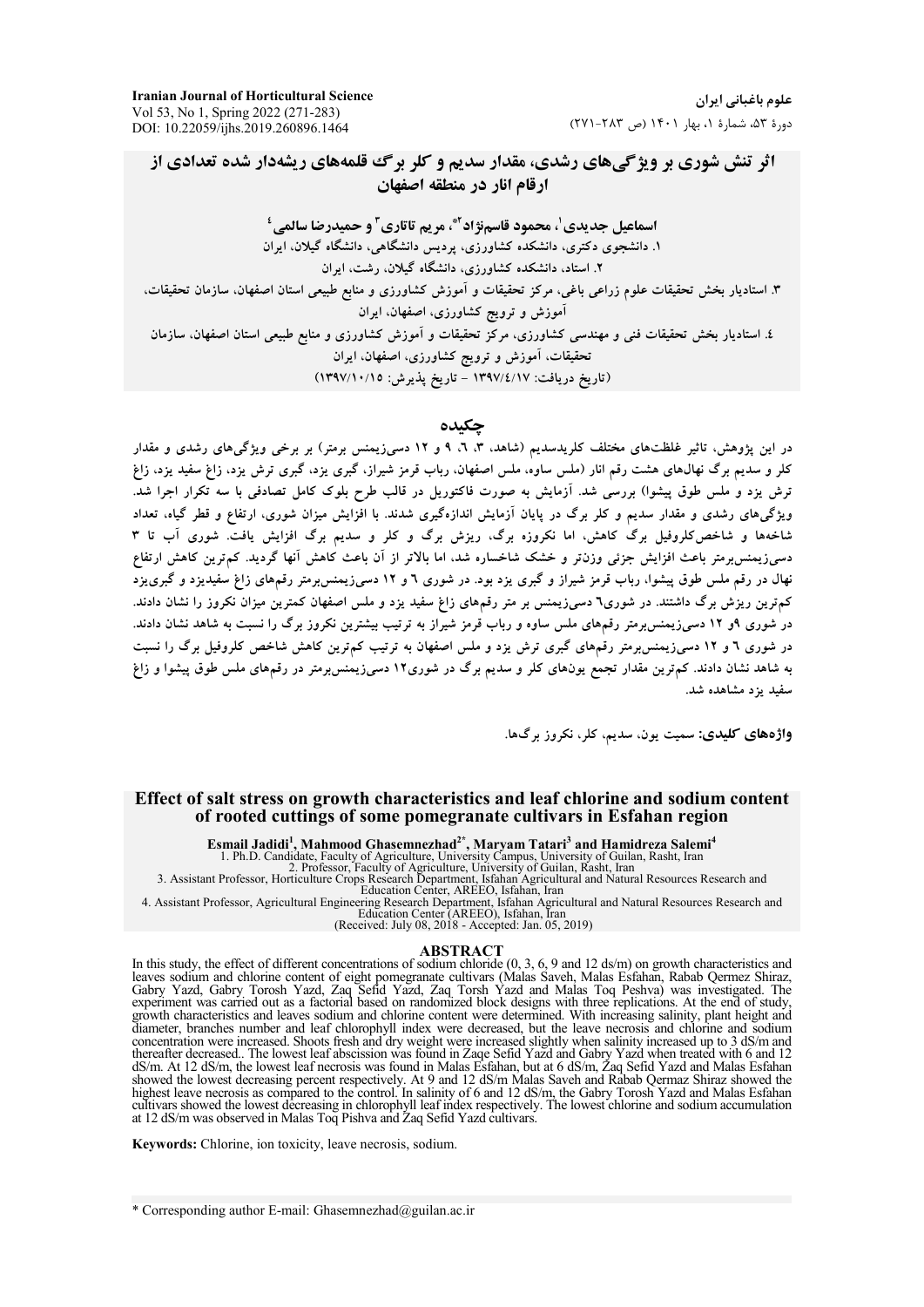#### مقدمه

در ایران، شوری یک مسئله فراگیر و محدودکننده کشاورزی پایدار است. در مجموع ۶/۸ میلیون هکتار از اراضی کشاورزی کشور دارای خاکهای مبتلا به درجات مختلف شوری هستند. از این مقدار حدود ۴/۳ میلیون هکتار جزو آن دسته از اراضی هستند که به غیر از شوری محدودیت دیگری ندارند و حدود ۲/۵ میلیون هکتار علاوه بر شوری دارای محدودیت های مربوط به جنس خاک (بافت، عمق، ضریب آبگذری، نفوذیذیری)، پستی وبلندی، فرسایش و آب زیرزمینی نیز هستند. از مجموع ۶/۸ میلیون هکتار اراضی کشاورزی مبتلا به شوری، فقط حدود ۵۰۰ هزارهکتار (۸/۴ درصد) دارای بحران آب زیرزمینی در محدودهٔ رشد ریشه هستند (Moneni, 2010). بخشی بزرگ از خاکها و حجمی چشمگیر از منابع آبی کشور به درجات مختلف مبتلا به شوری است ( Malakouti & .(Homaee, 2004).

هدایت الکتریکی (EC) خاک نشاندهنده میزان املاح محلول در خاک میباشد که در استان اصفهان یکی از اصلی ترین آنها کلرید سدیم میباشد. حدود ۲۵ تا ۳۰ درصد مساحت استان اصفهان دارای درجات مختلف شوری برای خاک سطحی و عمقی است (Anonymous, 2013). همچنین حدود ۱۷/۵ درصد از آبهای زیرزمینی استان اصفهان بهعنوان کلاس نامناسب و ۴/۳۵درصد بهعنوان كلاس غيرقابل استفاده Jafari & Bakhshandehmehr, ) طبقهبندی می شود 2014). دفتر برنامهريزي كلان آب و آبفاي وزارت نيرو گزارش داد که درصد تخلیه سالانه آب منابع زیرزمینی از قناتها ۷/۳ درصد، چاههای نیمهعمیق ۱۸/۷۳درصد، چشمه ها ۲۰/۸ درصد و چاههای عمیق ۵۳/۲ درصد بوده است (Ministry of Energy, 2015). استخراج آب های زیرزمینی باعث افزایش تبخیر از آن و درنتیجه بالا آمدن و تجمع نمک و بروز پدیده شوری ثانویه در سطح خاک شده است Mahmoodi). et al., 2015) بنابراین، در مناطقی که راهکاری جز آبیاری با آب شور برای تولید محصولات زراعی وجود ندارد، شور شدن خاک غیرقابل اجتناب است. شاید کشت گونههای متحمل به شوری راهحلی کاربردی

جهت استفاده مؤثر از خاکهای در معرض تنش Ahmad *et al.*, 2010; Ashraf & Harris, ) میباشد .(2005; Kafi & Khan, 2008

شوری یکی از عوامل تنش;ای مهم می باشد که رشد و متابولیسم گیاهان را به شدت تحت تأثیر قرار میدهد (Munns, 2002). شيوع اين مشكل به ويژه در نقاط خشک جهان با افزایش فعالیت های کشاورزی، تغییرات اقلیمی و مدیریت نامناسب در شیوه های آبیاری اراضی زراعی رو به افزایش است ( Allakhverdiev et al., ) 2000 كشت گياهان در محيطهاى شور باعث ورود املاحی مانند یونهای سدیم و کلر به درون بافتها و سلول های گیاهی می شود و فرایندهای اساسی گیاهی نظير فتوسنتز را تحت تأثير قرار مىدهد ..Leshm et al). (2011 تنش شوری باعت مختل شدن فرایندهای فیزیولوژیکی، کاهش عملکرد و رشد رویشی می شود (Sudhir & Murty, 2004). Munns). Sudhir & Murty, 2004) گیاه و کاهش در اندازه گیاه را از جمله واکنشهای گیاه به تنشهای شوری و خشکی عنوان نمود. در شرایط تنش شوری عدم تعادل اسمزی بین ریشه و برگ منجر به کاهش نسبت سطح برگ گیاه می شود ( Khan, 2001). تحمل به تنش شوري بين گونههاي گياهي از نظر مدت زمان قرارگرفتن درتنش، تفاوتهای عمدهای در (Nie et al., 2011; Koyro et al., 2013). در گزارش دیگر با افزایش تنش شوری میزان رشد، وزن خشک ریشه و شاخه نهال انگور دورگ های H6 ،H4 و رقم رشه كاهش يافت و اما ميزان تجمع سديم وكلر برگ افزايش يافت (Doulati Baneh, 2016) محققين گزارش كردند كه تنش شوري در انجير باعث كاهش طول و قطر شاخه و نیز وزن خشک شاخه و ریشه شد، همچنین انتقال سدیم به بخش هوایی موجب بروز نشانههای سميت گرديد (Zarei et al., 2016). نتايج پژوهش دیگری نشان داد که تنش شوری باعث کاهش فاکتورهای رویشی و فتوسنتزی در پایه های مرکبات Khoshbakht et al., ) گردید ( Khoshbakht et al., 2015). .El.Agamy et al (2010) گزارش کردند که انار رقم منفالوتی' در مواجه با تنش شوری متحمل تر از انار رقم ناب-الگاما در شرایط ازمایشگاهی است. .2010) Okhovatian-Ardakani et al گزارش کردند که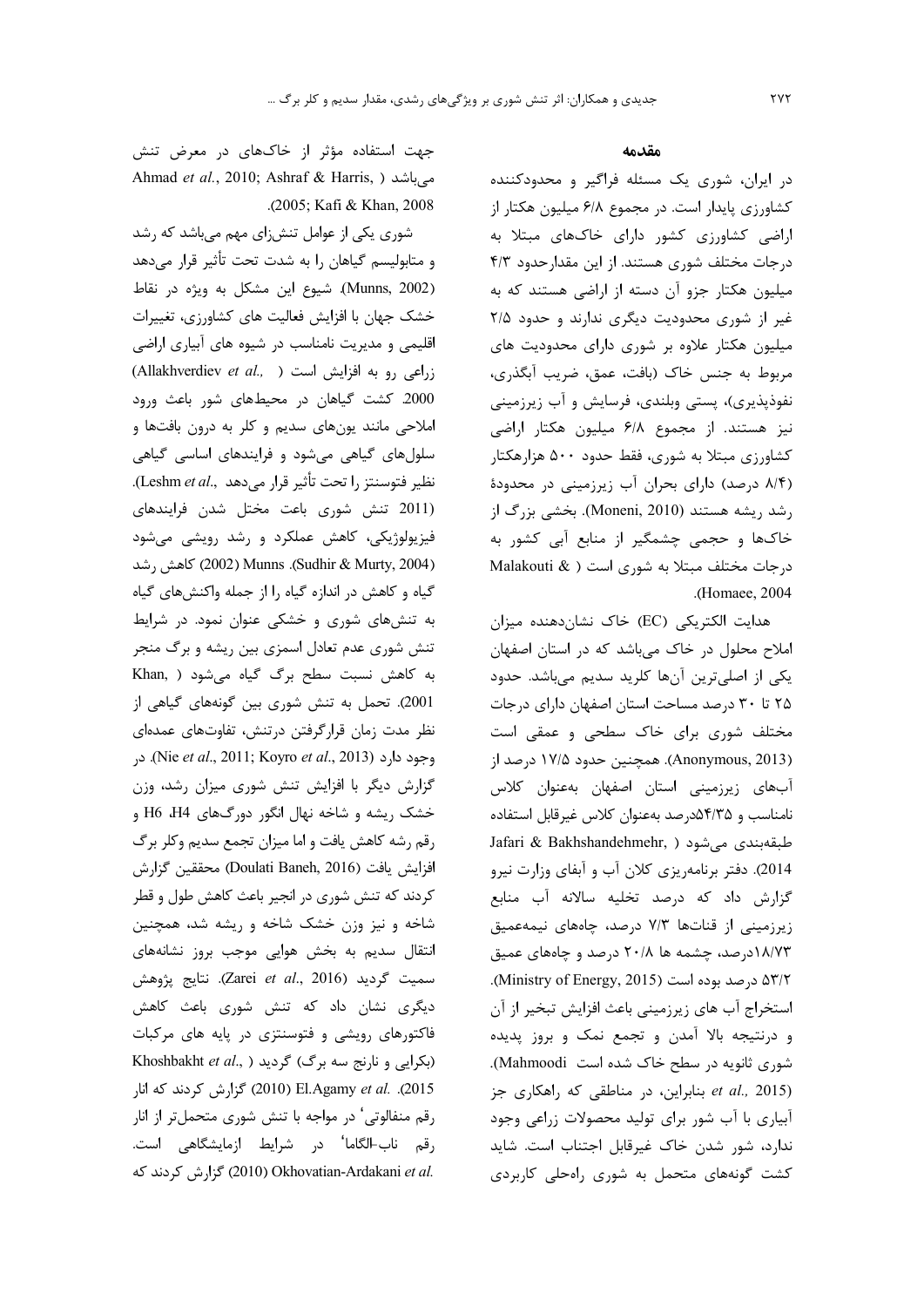انار رقم ووشیک' سراوان مقاوم ترین، ارقام ملس یزدی و تب و لرز جزو ارقام مقاوم و رقم گبری حساس به شوری میباشد. محققین گزارش کردند که در ارقام انار رباب و شيشه كب غلظت وتوزيع سديم، يتاسيم، كلر، كلسيم، منيزيم و فسفر در ريشه و شاخه تحت تأثير تنش شوري و خشکی قرار گرفت بهطوری که غلظتهای سدیم، کلر و پتاسیم در ریشه و شاخه با افزایش سطوح شوری افزایش یافتند. نتایج نشان داد که رقم شیشه گپ دارای قدرت رشد خوب و مکانیسم های دفع برای محدود کردن جذب و انتقال کلر و رقم رباب دارای نگه داری مقدار كافي يتاسيم است (Karimi & Hasanpour, 2014). در گزارش دیگری نشان داده شد که شوری در انار رقم 'منفالوتي' موجب كاهش معنى دار مقدار نيتروژن، پتاسیم، کلروفیل و کربوهیدرات ریشه و برگها گردید. همچنین همه سطوح تیمارهای شوری باعث کاهش مقدار کلسیم و منیزیم و باعث افزایش غلظت کلر برگ شد (Mastrogiannidou et al., 2016).

با توجه به این که انار از جمله درختان نیمهحساس به شوري محسوب مي شود. انتخاب رقم و پايههاي متحمل به شوری روشی مؤثر و مناسب به منظور کاهش عوارض ناشی از شوری، مخصوصاً در نواحی خشک و نیمه خشک به شمار میرود. بدین منظور، از اهداف این پژوهش مقایسه و شناسایی رقم های متحمل به شوری می باشد.

## مواد و روشها

این پژوهش طی سالهای ۱۳۹۶-۱۳۹۴ در ایستگاه تحقیقاتی دستگرد، واقع در مرکز تحقیقات و آموزش كشاورزي و منابع طبيعي اصفهان، در فضاي باز انجام گرفت. قلمههای چوبی (خشبی) و یکنواخت هشت رقم انار شامل ملس ساوه، ملس اصفهان، ربابقرمز شیراز، گېری،یزد، گېریترش،یزد، زاغ سفیدیزد، زاغ ترش یزد و ملس طوق پیشوا در اواخر بهمن ماه ۱۳۹۴ از پایههای مادری شناخته شده کلکسیون ارقام و ژنوتیپهای ایستگاه فوق تهیه و ریشهدار شدند. درختان مادری از لحاظ تغذیه، آبیاری و شرایط نگهداری در وضعیت یکسانی قرار داشتند. قلمهها از پایههای موردنظر از شاخههای دوساله به طول ۲۵-۲۰ سانتیمتر و قطر بین هشت تا ۱۲ میلی متر تهیه شدند و در بستر خاکی کشت شدند. در اواخر زمستان ۱۳۹۵، قلمههای ریشه دارشده از بستر کشت خارج و در گلدانهای پلاستیکی۲۰ لیتری (ارتفاع ۳۵ سانتی متر و قطر دهانه ۳۰ سانتی متر) کشت شدند. ته گلدان به منظور زهکشی شن ریخته شد و گلدان ها با خاک لومی رسی که بر اساس نتایج آنالیز خاک با کود حیوانی و کود سلویتاس مخلوط شده بودند، پر شدند. خصوصیات فیزیکی و شیمیایی مخلوط خاکی (جدول ۱) و همچنین آب آبیاری (جدول۲) قبل از انجام آزمایش اندازهگیری شد.

جدول ۱. خصوصیات فیزیکی و شیمیایی خاک مورد آزمایش برای قلمههای ریشه دار شده هشت رقم انار در منطقه اصفهان. Table 1. The physical and chemical properties of studied soil for rooted cuttings of eight pomegranate cultivars in

| Esienan region. |           |               |          |       |       |  |  |  |
|-----------------|-----------|---------------|----------|-------|-------|--|--|--|
| Property        | Value     | Unit          | Property | Value | Unit  |  |  |  |
| pН              | 7.75      |               |          | 709   | mg/Kg |  |  |  |
| FC              | 30        | $\%$          | Zn       | 0.64  | mg/Kg |  |  |  |
| <b>PWP</b>      | 7.25      | $\%$          | Mg       | 10.23 | mg/Kg |  |  |  |
| ОC              | 10.14     | $\%$          | Fe       | 5.01  | mg/Kg |  |  |  |
| N               | 0.096     | $\%$          | Cu       | 1.23  | mg/Kg |  |  |  |
| Silt            | 35        | $\frac{0}{0}$ | Na       | 4.53  | Meq/L |  |  |  |
| Clay            | 35        | $\frac{0}{0}$ |          | 7.19  | Meq/L |  |  |  |
| Sandy           | 30        | $\%$          | salinity | 3.24  | ds/m  |  |  |  |
| Tissue          | Clay Loam |               |          |       |       |  |  |  |

جدول ۲. خصوصیات شیمیایی آب آبیاری جهت اعمال تیمار شوری برای قلمههای ریشه دار شده هشت رقم انار در منطقه اصفهان. Table 2. The chemical properties of irrigation water for salinity treatment for rooted cuttings of eight pomegranate cultivars in Esfehar

| cantivato in Esichan region. |              |           |           |           |      |               |  |  |
|------------------------------|--------------|-----------|-----------|-----------|------|---------------|--|--|
| . (mg /L)                    | $Mg$ (mg /L) | Ca (mg/L) | ' (mg /L, | Na (mg/L) | pн   | (ds/m)<br>LV. |  |  |
| 5.09                         | 00           | 1.98      | 1320      | 770       | 7.45 |               |  |  |
| 12.49                        | 162          | 4.86      | 3240      | 890       | 7.84 |               |  |  |
| 19.66                        | 255          | 7.65      | 5100      | 2975      | 7.90 |               |  |  |
| 25.45                        | 330          | 9.9       | 6600      | 3850      | 8.20 | . .           |  |  |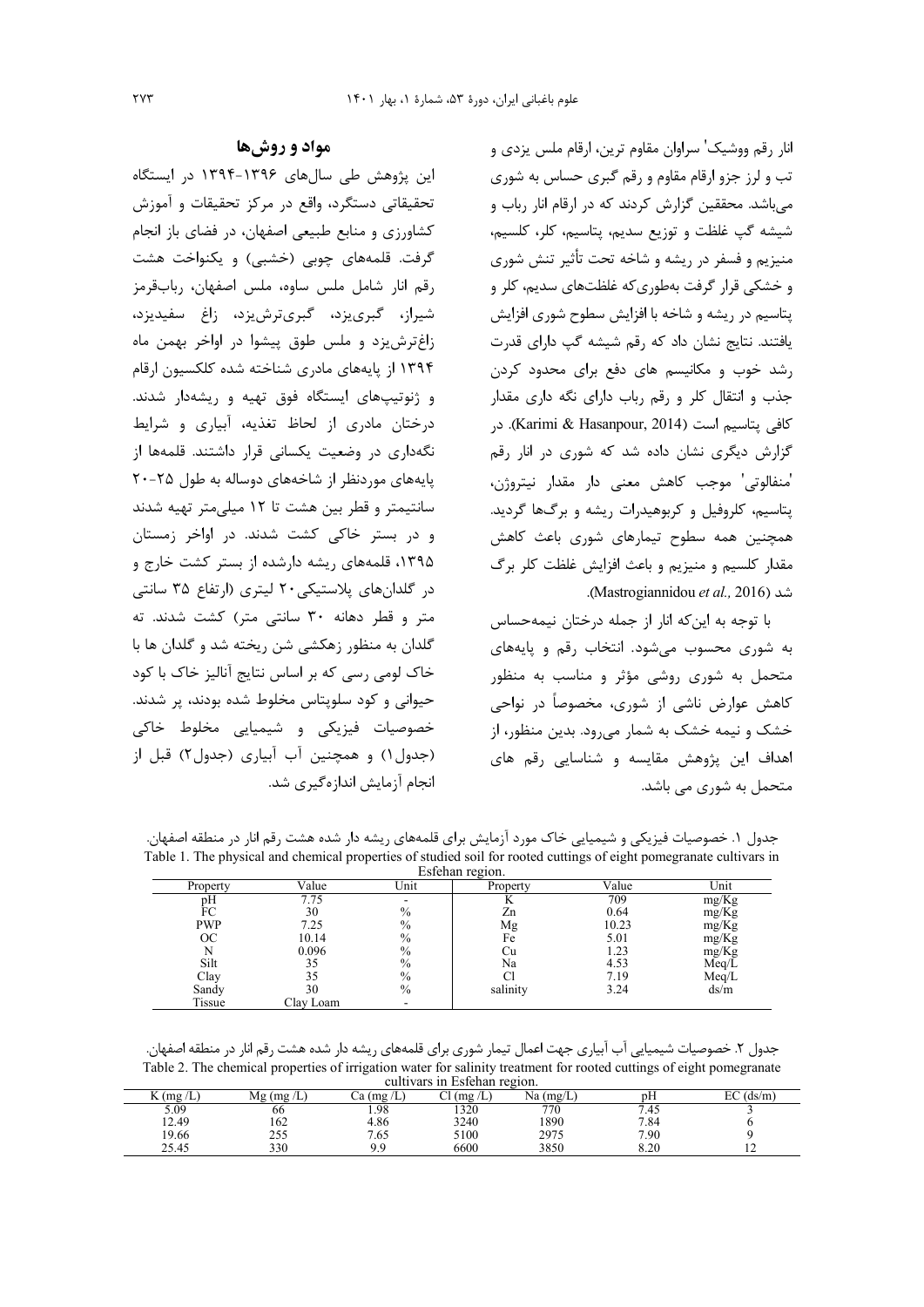دسی; یمنس بر متر در آب آبیاری به نهالهای ارقام مختلف انار (شامل ملس ساوه، ملس اصفهان، رباب قرمز شیراز، گبری یزد، گبری ترش یزد، زاغ سفید یزد، زاغ ترش یزد و ملس طوق پیشوا) داده شدند. نمک کلرید سدیم مورد استفاده در این پژوهش از نمک دریاچهای بوده كه قبل از استفاده مورد آناليز قرار گرفت (جدول ٣). منبع آب آبیاری از آب آشامیدنی شهر اصفهان تامین شد که آنالیز آب شهری در جدول ۴ آمده است. در ضمن همراه آب آبياري هيچ گونه تغذيه كودي (محلول غذايي) به کار بر ده نشد.

# ارزیابی صفات صفات رويشي

ارتفاع گیاه از سطح خاک با متر و قطر گیاه با استفاده از کولیس دیجیتال در فاصله دو سانتیمتری بالاتر از سطح خاک در آغاز و همچنین پایان دوره تیمار شوری (۱۳۳روز پس از شروع تنش) اندازه گیری و تفاوت آنها محاسبه شدند. تعداد شاخه فرعى پايان تنش شوری شمارش شدند. شمارش تعداد ریزش برگ در طول دوره تنش، و همچنین وزن تر و خشک شاخساره در پایان دوره آزمایش اندازهگیری شد. برای اندازهگیری وزن خشک، نمونهها بهطور جداگانه در یاکتهای کاغذی به مدت ۴۸ ساعت در دمای ۷۵ درجهسانتیگراد در آون خشک و سپس با استفاده از ترازوی دیجیتال وزن شدند. طول شاخه فرعی با متر در آغاز و پایان آزمایش اندازهگیری شد و اختلاف بین این دو زمان محاسبه شد.

اعمال تیمارهای شوری، دو ماه پس از انتقال و استقرار کامل قلمههای ریشهدار شده به گلدان به مدت ١٣٣ روز صورت گرفت. به منظور جلوگیری از شوک ناگهانی گیاه به شوری و ایجاد تعادل تقریبی در خاک، گلدانهای تحت تیمار شوری چهار نوبت با آب با هدایت الکتریکی ۳ دسی زیمنس بر متر آبیاری شدند، سیس غلظتهای مورد نظر اعمال گردید. نسبت هدایت الکتریکی آب ورودی و آب خروجی از زهکش در هر چهار نوبت آبیاری اندازه گیری شد و میانگین به دست آمده به عنوان درصد آبشويي ثبت گرديد. میزان آب مصرفی هر گلدان در طول فصل رشد بوسیله ظروف مدرج اندازهگیری شد به منظور تعیین دور و نیاز خالص آبیاری (In)، پارامتر عمق آبیاری (dn) محاسبه گردید. عمق آبیاری با استفاده از پارامتر آب سهل|لوصول (RAW) در خاک که از بافت و وزن مخصوص ظاهري (Pb) تبعيت مي كند و مشخصه عمق ریشه درخت، قابل محاسبه میباشد. مقادیر رطوبت وزنی خاک در نقطه ظرفیت مزرعه (FC) و پژمردگی (PWP) برای تعیین آب سهل|لوصول مورد استفاده قرار گرفت. نیاز ناخالص آبیاری (Ig) با توجه به راندمان آبیاری که بسته به سیستم آبیاری متفاوت است، بهدست آمد. همچنین به منظور جلوگیری از تجمع نمک، به مقدار ۱۵درصد ظرفیت مزرعه، آب بیشتری به گلدانها داده شد، بهطوری که زهآب از ته گلدانها خارج گردید. تیمار شوری در پنج سطح شاهد (بدون افزودن نمک)، ۳، ۶، ۹ و ۱۲

جدول ۳. برخی از خصوصیات شیمیایی نمک دریاچه مورد استفاده جهت اعمال تنش شوری برای قلمههای ریشه دار شده هشت رقم انار در منطقه اصفهان.

| Table 3. Some chemical properties of lake salt were used in salt stress treatment for rooted cuttings of eight |
|----------------------------------------------------------------------------------------------------------------|
| pomegranate cultivars in Esfehan region.                                                                       |

| Uθ | ~u<br>$ -$ | ັ<br>-- | Ni | pb | -<br>нο<br>$\mathbf{r}$<br>$ -$ | -<br>◡<br>$-$ | . .<br>Na | Μg    | va,  | $-$<br>. .<br>$-$ |  |
|----|------------|---------|----|----|---------------------------------|---------------|-----------|-------|------|-------------------|--|
|    |            | (mg/Kg  |    |    |                                 |               |           | (9/0) |      |                   |  |
|    |            |         |    |    |                                 | 60            | - -<br>-  |       | 0.09 | $\sim$<br>∪.∠J    |  |

جدول ۴. خصوصیات آب مورد استفاده جهت اعمال تنش شوری برای قلمههای ریشه دار شده هشت رقم انار در منطقه اصفهان. Table 4. Water properties was used for salt stress treatment for rooted cuttings of eight pomegranate cultivars in

| Esienan region. |            |                   |            |              |         |            |                     |              |                |
|-----------------|------------|-------------------|------------|--------------|---------|------------|---------------------|--------------|----------------|
| Total cations   | Na         | Mg                | Uа         | Total anions | Sulfate | ™hloride   | <b>B</b> icarbonate | $\mathbf{v}$ | ĽV.            |
| $m$ ea/L        | (mea/L)    | $^{\prime}$ meg/L | $'$ meg/L) | 'mea/L       | (mea/L) | $'$ meg/L) | mea/L               | pН           | $\frac{ds}{m}$ |
| o.ŏ             | $\sim$ . O |                   | ጎር<br>ن ــ | υ.ο          | U.O     |            | ے .                 |              | 0.38           |

اعمال تيمار شوري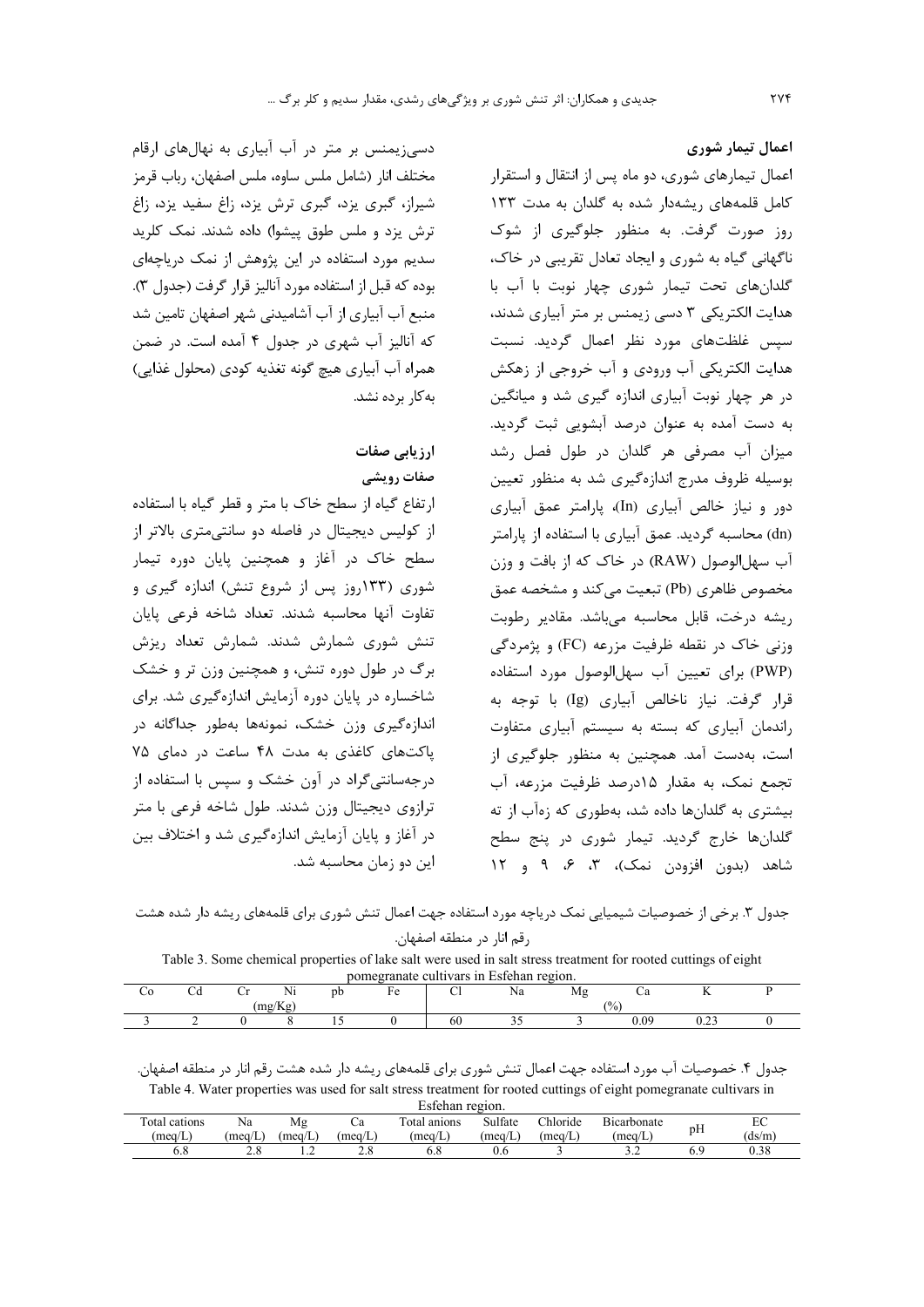معنىدار شد (جدول ۵). با افزايش غلظت كلريدسديم در آب آبیاری میزان ارتفاع گیاه در همه رقم های انار کاهش یافت (جدول ۶). بهطوری که در شوری ۱۲ دسی; یمنس بر متر ارتفاع گیاه در رقمهای زاغ سفید یزد، گبری یزد، ملس ساوه، زاغ ترش یزد، ملس اصفهان، گبری ترش یزد، ملس طوق پیشوا و رباب قرمز شيراز به ترتيب ۶۵، ۶۵، ٣٢/، ۶۲، ٣٢/۵، ۴۹، ۴۳و ۴۱ درصد نسبت به تیمار شاهد کاهش یافت، لذا کمترین کاهش ارتفاع در سطح شوری ۱۲ دسی زیمنس بر متر مربوط به رقمهای ملس طوق پیشوا و رباب قرمز شیراز بود. در سطح شوری ۹ دسیزیمنس برمتر ارتفاع گیاه در رقم های رباب قرمز شیراز و گبری یزد به ترتیب ۲۰ و ۱۶/۵ درصد کاهش ارتفاع را نسبت به تیمار شاهد نشان داد. در شوری ۶ دسی; یمنس برمتر در رقمهای ملس اصفهان و ملس طوق پیشوا به ترتیب ۱۴ و ۴ درصد کاهش ارتفاع نسبت به تیمار شاهد مشاهده شد. همچنین در شوری ۳ دسیزیمنس برمتر رقمهای گبری ترش یزد و زاغ ترش یزد به ترتیب ۱۶ و ۲/۶ درصد کاهش ارتفاع داشتند. در مجموع کمترین کاهش ارتفاع در مواجه با سطوح مختلف شوری مربوط به رقمهای ملس طوق پیشبوا، رباب قرمز شیراز و گبری یزد بوده است.

از آنجا که پدیده رشد حاصل فعالیتهای حیاتی در شرایطی است که گیاه بایستی آب کافی در اختیار داشته باشد، در صورت عدم تأمین آب مورد نیاز گیاه کاهش فشار تورژسانس سلولهای در حال رشد و كاهش ارتفاع رخ مى دهد (Munns & Tester, 2008). در مرحله اول تنش شورى، تنش اسمزى اتفاق افتاده و موجب کاهش محتوای آب سلولها شده و طویل شدن آنها را با مشکل روبه رو میکند، و بهطوری که حتی پس از ایجاد تعادل اسمزی و تأمین فشار اسمزی مجدد در سلولها، گسترش و طویل شدن آنها به کندی صورت می گیرد (Munns & Tester, 2008). .El-Khawaga et al (2013) نشان دادند که آبیاری تحت شوری ۶ دسیزیمنسبرمتر در رقمهای انار منفالوتي، ناب الگامي و واندرفول به ترتيب ٢١، ٢٥/٧ و ۲۵/۸ درصد کاهش ارتفاع را نسبت به شوری ۱/۸ دسیزیمنسبرمتر به دنبال داشت. تحت تیمار شوری

شاخص کلروفیل در اواسط و پایان دوره تنش بین ساعتهای ۹ تا ۱۱ صبح با استفاده از دستگاه اندازهگیری شاخص کلروفیل (SPAD) مدل ۵۰۲ ساخت کشور ژاپن انجام شد. همچنین درصد نکروز برگها در اواسط و پایان تنش بهطور مشاهدهای و با روش نمرهدهی صفر تا ۹ بررسی و ثبت شد. صفر برای برگ@ای بدون نکروز، یک برای نکروز خیلی کم (صفر تا ١٠ درصد)، سه برای نکروز کم (١٠ تا ۳۰درصد)، پنج برای نکروز متوسط (۳۰ تا ۵۰درصد)، هفت برای نکروز زیاد (۵۰ تا ۷۰ درصد) و در نهایت نه برای نکروز خیلی زیاد (۷۰ تا ۹۰ درصد) در نظر گرفته شد.

## مقدارسدیم و کلر برگ

در پایان آزمایش برای اندازهگیری مقادیر سدیم و کلر برگ، تنها در تیمارهای شاهد ( بدون افزودن نمک) و ۱۲ دسی;یمنس بر متر برگهای هر گیاه بهطور جداگانه با آب مقطر شسته شده و در دمای ۷۰درجهسانتی گراد به مدت ۴۸ ساعت خشک و پس از چهار روز آسیاب و پودر شدند. سپس یونهای سديم برگ با دستگاه فليمفتومتر مدل جنوي ساخت کشور انگلستان و مقادیر کلر با روش تیتراسیون اندازەگىرى شد.

## طرح آزمایشی و تجزیه دادهها

این آزمایش بهصورت فاکتوریل در قالب طرح بلوکهای كامل تصادفي با سه تكرار به اجرا در آمد. فاكتور اول نوع رقم در هشت سطح و فاکتور دوم تیمار شوری در پنج سطح بود. برای هر سطح شوری هشت گلدان و در هر گلدان یک قلمه ریشه دار شده کشت گردید. پس از جمعآوری دادهها تجزیه واریانس با استفاده از نرمافزار SAS و مقايسه ميانكين تيمارها با استفاده از نرمافزار MSTATC و به روش توکی انجام شد.

## نتايج و بحث

ارتفاع گیاه

نتايج تجزيه واريانس نشان داد اثر متقابل تيمار شورى و رقم بر ارتفاع گیاه در سطح احتمال یک درصد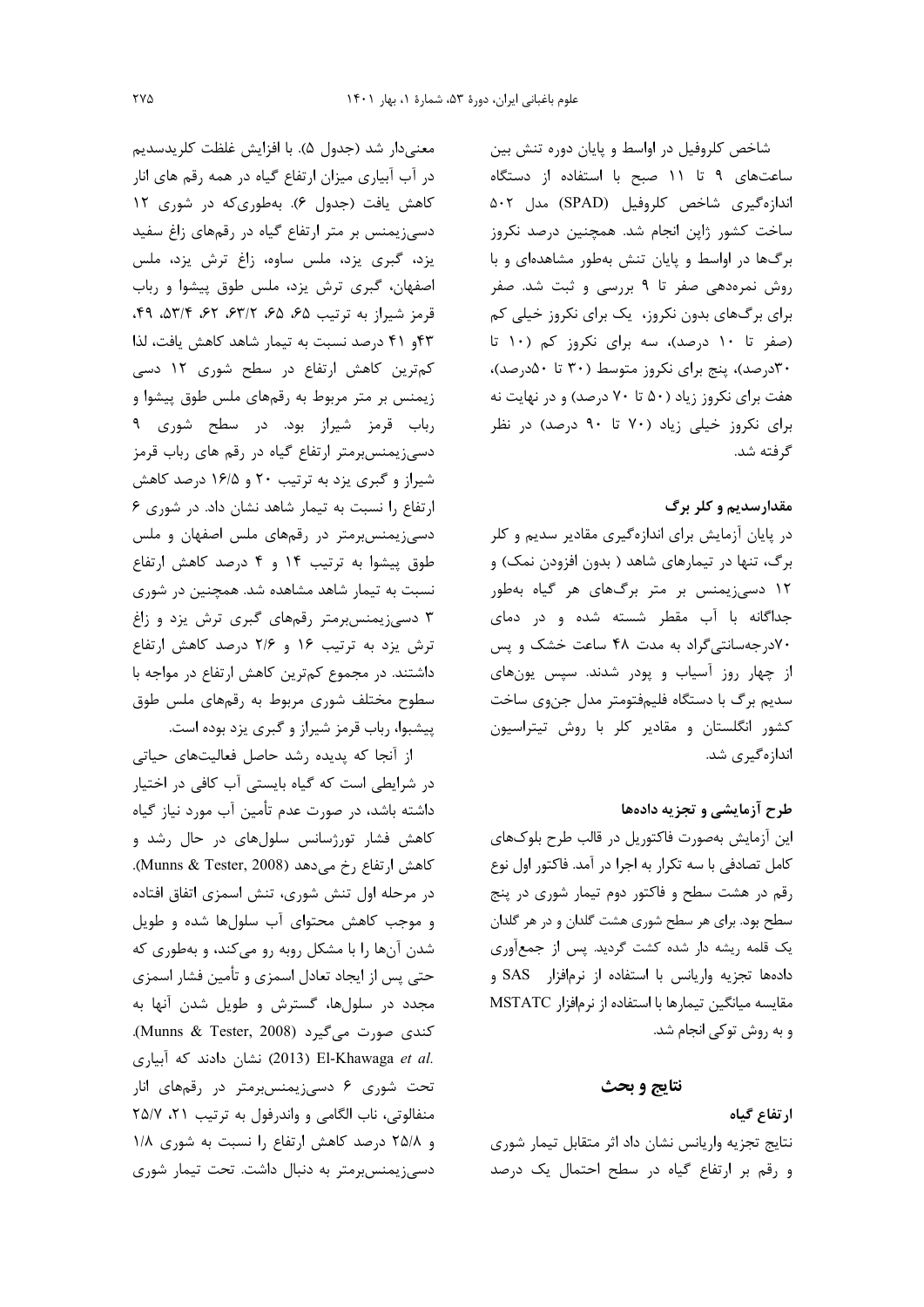کلریدسدیم با ۱۱/۸ دسی;یمنس،برمتر در آنار رقم منفالوتی ۵ درصد کاهش ارتفاع نسبت به تیمار شاهد مشاهده شد (Mastrogiannidou et al., 2016). اما در

جدول ۵. نتایج تجزیه واریانس اثر شوری و رقم بر برخی صفات رویشی قلمههای ریشه دار شده انار در منطقه اصفهان. Table 5. Results of variance analysis effect of salinity and cultivar on some vegetative traits of pomegranate rooted cuttings in Esfahan region.

| Source                     |    |                        |                      |                      | Mean of squares       |                       |                    |                      |                     |
|----------------------------|----|------------------------|----------------------|----------------------|-----------------------|-----------------------|--------------------|----------------------|---------------------|
| of variation               | df | Plant                  | Plant                | Leaf                 | Shoots fresh          | <b>Shoots</b>         |                    | Branches Chlorophyll | Leave               |
|                            |    | height                 | diameter             | abscission           | weight                | dry weight            | number             | index                | necrosis            |
| <b>Block</b>               |    | $165.85^{\text{ns}}$   | $0.35^{ns}$          | 113.63 <sup>ns</sup> | 23020.24**            | $7664.87$ **          | 1.07 <sup>ns</sup> | 3.39 <sup>ns</sup>   | 0.13 <sup>ns</sup>  |
| Salinity                   |    | 6699.52**              | $69.13***$           | 15113.8**            | 186579.28**           | 49298.13**            | $1.42$ **          | 21.47 <sup>*</sup>   | $6.77***$           |
| Cultivar                   |    | $1655.9$ <sup>**</sup> | $11.55***$           | $267.75^*$           | 19797.82**            | 4703.84**             | $0.95^*$           | 66.85**              | $1.02**$            |
| Salinity $\times$ cultivar | 28 | $634.41$ **            | $6.66$ <sup>**</sup> | 339.41               | 3461.07 <sup>ns</sup> | 7664.87 <sup>ns</sup> | $0.27^{ns}$        | 27.15**              | $0.23$ <sup>*</sup> |
| Erorr                      | 78 |                        |                      |                      |                       |                       |                    |                      |                     |
| $C.V\%$                    |    | 28.4                   | 25.7                 | 29                   | 24.5                  | 25.8                  | 35                 | 5.3                  | 16.5                |

\*» \*\* و as: به ترتيب تفاوت معنىدار در سطح احتمال ۵ و ۱ درصد و نبود تفاوت معنىدار.

\*, \*\*, ns: Significantly difference at 5 and 1% probability level and non-significantly difference, respectively.

جدول ۶. مقایسه میانگین اثر متقابل شوری و رقم بر برخی صفات رشدی قلمههای ریشهدار شده انار در منطقه اصفهان. Table 6. Mean comparison intraction effect of salinity and cultivar on some vegetative traits of pomegranate rooted cuttings in Esfahan region.

| Cultivars          | Salinity     | Leave               | Chlorophyll index        | <b>Branches</b>       | Leaf                     | Plant diameter        | Plant height             |
|--------------------|--------------|---------------------|--------------------------|-----------------------|--------------------------|-----------------------|--------------------------|
|                    | (ds/m)       | necrosis            | (SPAD)                   | number                | abscission               | (mm)                  | (cm)                     |
|                    | 0            | 1.60 <sup>ghi</sup> | $54.87^{b-f}$            | 2.76 <sup>cde</sup>   | $26.66^{hi}$             | $5.25^{e-k}$          | $51.67$ <sup>e-m</sup>   |
|                    | 3            | $2.20^{\rm def}$    | 54.33bf                  | 2.67 <sup>cde</sup>   | 24.00 <sup>hi</sup>      | $6.48^{c-g}$          | $56.33^{d-l}$            |
| Zaqe-Sefid-Yazd    | 6            | $2.50^{a-e}$        | $53.13^{b-h}$            | 1.67 <sup>efg</sup>   | 29.66 <sup>hi</sup>      | $6.90a-f$             | $56.67^{d-l}$            |
|                    | 9            | $2.20^{d-g}$        | $47.20$ <sup>klm</sup>   | $1.67^{\rm efg}$      | $74.66^{b-c}$            | $5.55^{e-j}$          | $61.33^{d-h}$            |
|                    | 12           | $2.70^{a-e}$        | $50.47^{f.1}$            | 3.00 <sub>bcd</sub>   | $b-e$ 71.66              | $2.14^{n-q}$          | $18.00^{\circ}$          |
|                    | $\mathbf{0}$ | 1.00 <sup>i</sup>   | $53.77^{b-g}$            | $2.00^{d-g}$          | $16.66^{i}$              | $6.74^{b-g}$          | 74.00 <sup>cde</sup>     |
|                    | 3            | 1.60 <sup>ghi</sup> | $53.00^{c-i}$            | $2.00^{\rm d-g}$      | 22.33 <sup>hi</sup>      | $3.35^{k-0}$          | $105.00^{\rm ab}$        |
| Malas-Toq-Pishva   | 6            | 1.60 <sup>ghi</sup> | $53.60^{bg}$             | 3.00 <sub>bcd</sub>   | 25.00 <sup>li</sup>      | $6.15^{d-h}$          | $71.00^{c-f}$            |
|                    | 9            | $2.43^{a-f}$        | $54.50^{b-f}$            | 1.67 <sup>efg</sup>   | $70.66^{b-e}$            | $3.13^{k-0}$          | $50.33^{e-n}$            |
|                    | 12           | $2.30^{b-f}$        | $54.50^{\rm b\text{-}f}$ | 1.00 <sup>g</sup>     | $74.00^{b-c}$            | $3.11^{1-p}$          | $42.00^{g-n}$            |
|                    | $\mathbf{0}$ | $2.20^{d-g}$        | $52.20^{d-i}$            | 4.00 <sup>ab</sup>    | $19.66^{\mathrm{i}}$     | $5.68^{e-i}$          | $69.33^{c-f}$            |
|                    | 3            | $2.20^{d-g}$        | $50.27^{f-1}$            | 4.00 <sup>ab</sup>    | 37.33 <sup>ghi</sup>     | $5.13^{f-1}$          | $54.00^{d-1}$            |
| Malas-Esfahan      | 6            | $2.70^{a-e}$        | $54.63^{b-f}$            | $2.33^{\text{def}}$   | 22.67 <sup>hi</sup>      | $5.99e$ <sup>-h</sup> | $59.67^{d-j}$            |
|                    | 9            | 2.90 <sup>ab</sup>  | $47.37^{j-m}$            | $2.67$ <sup>cde</sup> | $65.66^{c-f}$            | $2.94^{m-p}$          | $36.67^{\rm h\text{-}o}$ |
|                    | 12           | $2.50^{a-e}$        | $49.40^{g-m}$            | $2.00d-g$             | $87.00$ <sup>abc</sup>   | 1.00 <sup>pq</sup>    | $32.33^{k-o}$            |
|                    | $\theta$     | 1.40 <sup>hi</sup>  | $51.60^{\text{e-k}}$     | $2.00^{d-g}$          | $22.66^{hi}$             | $6.74^{b-g}$          | $62.33^{d-h}$            |
|                    | 3            | 1.40 <sup>hi</sup>  | $55.70^{b-c}$            | $2.00^{d-g}$          | 22.00 <sup>hi</sup>      | $6.56^{c-g}$          | $60.67^{d-i}$            |
| Zaq-Torsh-Yazd     | 6            | 1.83 <sup>fgh</sup> | 56.60 <sup>bcd</sup>     | 3.00 <sup>bcd</sup>   | $44.33$ <sup>fgh</sup>   | $3.32^{k-0}$          | $71.33^{c-f}$            |
|                    | 9            | $2.80^{a-d}$        | $57.30^{bc}$             | $2.00^{d-g}$          | $82.00^{a-b}$            | $2.21^{n-q}$          | $33.33^{j-o}$            |
|                    | 12           | $2.20^{d-g}$        | $57.70^{\rm b}$          | 1.67 <sup>efg</sup>   | $64.00^{c-f}$            | $3.54^{j-n}$          | $23.67^{no}$             |
|                    | $\mathbf{0}$ | $1.00^{i}$          | $48.43^{i-m}$            | 3.00 <sup>bcd</sup>   | 29.00 <sup>hi</sup>      | $7.30^{a-c}$          | $70.67^{c-f}$            |
|                    | 3            | $2.20^{d-g}$        | $52.07^{d-i}$            | $2.67$ <sup>cde</sup> | $39.00^\mathrm{ghi}$     | $6.64^{\circ g}$      | $91.00^{\rm abc}$        |
| Gabry-Yazd         | 6            | $2.43^{a-f}$        | 49.53g-m                 | $3.67$ <sup>abc</sup> | $28.00^{\rm hi}$         | $6.65^{c-g}$          | $71.00^{\text{c-f}}$     |
|                    | 9            | $2.43^{a-f}$        | $46.37$ <sup>lmn</sup>   | $3.67$ <sup>abc</sup> | $58.33$ <sup>efg</sup>   | $8.42$ <sup>abc</sup> | $59.00^{d-k}$            |
|                    | 12           | $2.70^{a-e}$        | $49.67^{g-m}$            | 3.00 <sub>bcd</sub>   | $63.33$ def              | $4.63^{g-m}$          | $24.76^{\text{mno}}$     |
|                    | $\theta$     | $1.00^{i}$          | $56.07^{b-c}$            | 4.67 <sup>a</sup>     | $22.66^{hi}$             | $8.13^{a-d}$          | 80.67 <sup>bcd</sup>     |
|                    | 3            | 2.10 <sup>efg</sup> | $50.80$ <sup>f-1</sup>   | 4.00 <sup>ab</sup>    | $30.00^{\rm hi}$         | $8.95^{\circ}$        | $66.67^{c-g}$            |
| Malas-Saveh        | 6            | $2.70^{a-e}$        | $49.27^{g-m}$            | 4.67 <sup>a</sup>     | $38.66^{\rm ghi}$        | $3.56^{i-n}$          | $111.33^{a}$             |
|                    | 9            | $2.90^{a-b}$        | $53.40^{b-g}$            | 2.67 <sup>cde</sup>   | $83.66^{a-d}$            | $4.05^{h-n}$          | $61.67^{d-h}$            |
|                    | 12           | $3.00^a$            | $48.57^{h-m}$            | 1.67 <sup>efg</sup>   | $100.00^a$               | $2.35^{n-q}$          | $29.67^{1-\circ}$        |
|                    | $\mathbf{0}$ | 1.60 <sup>ghi</sup> | $48.57^{h-m}$            | 4.00 <sup>ab</sup>    | 22.00 <sup>hi</sup>      | $4.87^{fin}$          | $57.67^{d-k}$            |
|                    | 3            | $2.43^{a-f}$        | $54.60^{b-f}$            | $2.67$ <sup>cde</sup> | $26.66^{hi}$             | $5.81^{\text{e-h}}$   | $44.33^{f\text{-o}}$     |
| Rabab-Qarmz-Shiraz | 6            | $2.70^{a-e}$        | $45.53^{1-m}$            | 3.00 <sup>bcd</sup>   | $68.00^{\rm b\text{-}e}$ | $5.18^{e-1}$          | 24.67mmo                 |
|                    | 9            | 2.83 <sup>abc</sup> | $52.20^{d-i}$            | $2.33$ def            | 58.66 <sup>efg</sup>     | $3.55^{j-n}$          | $46.00^{\rm f\text{-}n}$ |
|                    | 12           | $2.80^{a-d}$        | $51.83^{e-i}$            | 3.00 <sup>bcd</sup>   | $69.33^{b-e}$            | 0.759                 | $34.00^{i-o}$            |
|                    | $\mathbf{0}$ | $1.00^{i}$          | $51.83^{e-1}$            | $3.67$ <sup>abc</sup> | 24.33 <sup>hi</sup>      | $8.82^{ab}$           | $63.00^{d-h}$            |
|                    | 3            | $1.60^{\rm ghi}$    | $50.27^{\rm fl}$         | 3.00 <sub>bcd</sub>   | $30.33^{\rm hi}$         | $6.43^{\circ g}$      | $53.00^{e-1}$            |
| Gabry-Torosh-Yazd  | 6            | $2.23^{\text{c-f}}$ | $63.54^{\circ}$          | $1.33^{fg}$           | $35.00^{\rm hi}$         | $2.99^{m-p}$          | $92.33$ <sup>abc</sup>   |
|                    | 9            | $2.43^{a-f}$        | 43.03 <sup>n</sup>       | $2.00^{d-g}$          | $75.66^{b-e}$            | $5.53^{e-j}$          | $70.33^{c-f}$            |
|                    | 12           | $2.63^{a-e}$        | $52.77^{c-i}$            | $1.33^{f-g}$          | 89.33ab                  | 1.38 <sup>opq</sup>   | $32.00^{k-o}$            |

حروف مشترک در هر ستون نشاندهنده نبود تفاوت معنیدار در سطح احتمال ۵ درصد میباشد.

Means within a column followed by the same letter are not significantly difference at  $p<0.05$ .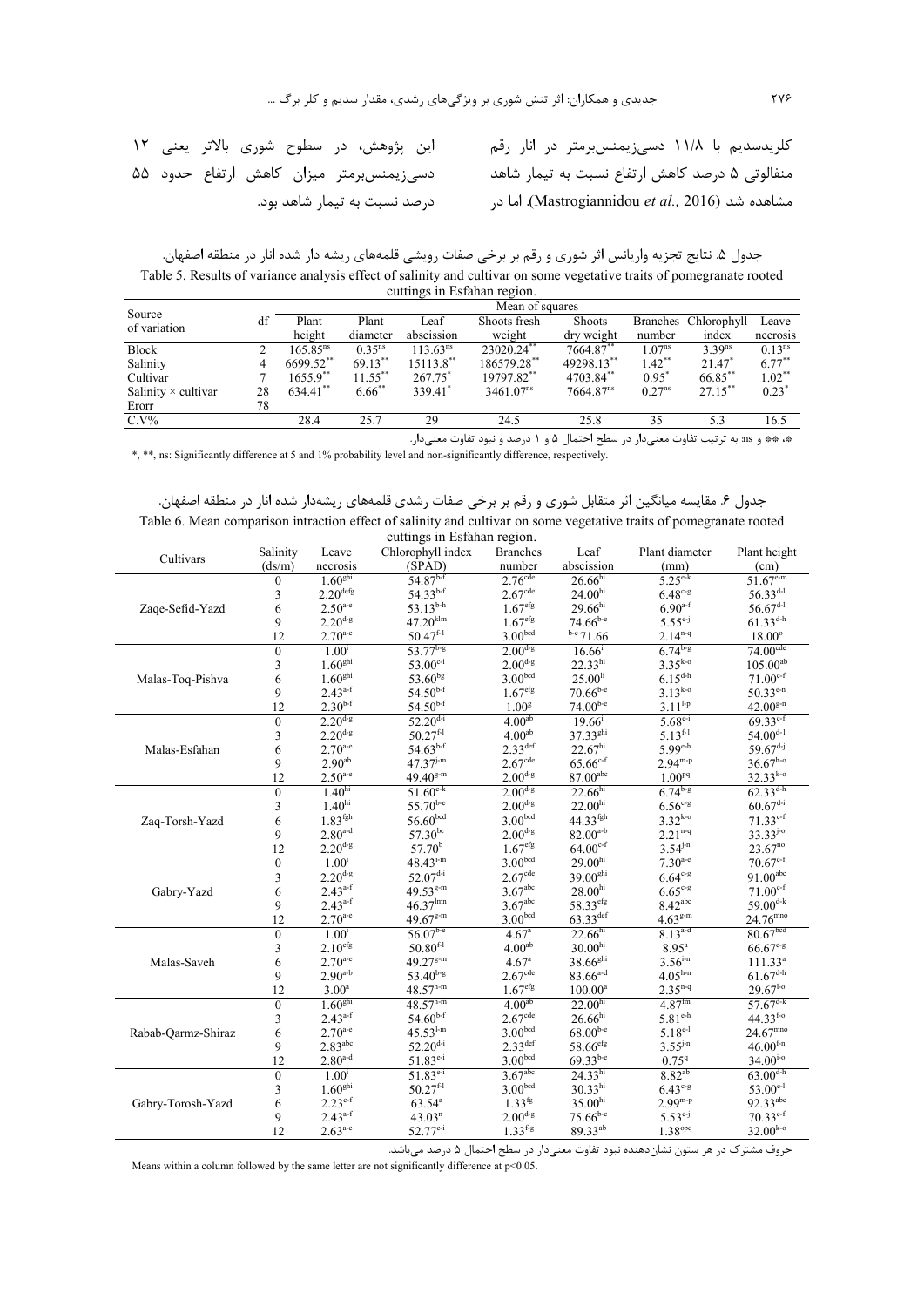قطر گیاه

طبق جدول تجزيه واريانس (جدول ۵) اثر متقابل شوری و رقم بر قطر گیاه در سطح احتمال یک درصد معنی دار بود. مقایسه میانگین دادهها نشان داد که در طی دوره اعمال تنش شوری، با افزایش غلظت کلرید سدیم در آب آبیاری در تمامی ارقام میزان قطر گیاه کاهش یافت (جدول۶). در شوری ۱۲ دسی; یمنس بر متر قطر گیاه در رقمهای رباب قرمز شیراز، گبری ترش يزد، ملس اصفهان، ملس ساوه، زاغ سفيد يزد، ملس طوق پیشبوا، زاغ ترش یزد و گبری یزد به ترتيب ٣/٤٨، ٣/٣٨، ٢/٢٨، ٧١، ٥/٥٣، ٣٧/۵، ٣٧/٩و ۳۶/۵ درصد کاهش را نسبت به تیمار شاهد نشان داد. در نتیجه کمترین کاهش قطر در این سطح شوری مربوط به رقمهای گبری زد و زاغترش پزد بود. همچنین در تیمار شوری ۹ دسی; یمنس برمتر کمترین کاهش قطر مربوط به رقمهای گبریترشیزد و ربابقرمز شیراز بود که به ترتیب ۳۷/۳ و ۲۷ درصد كاهش قطر نسبت به تيمار شاهد را نشان دادند. در تیمار ۶ دسی; یمنس برمتر رقمهای گبری یزد و ملس طوق پیشوا ۹ و ۸/۷ درصد کاهش قطر نسبت به تیمارشاهد را نشان دادند. در رقمهای ملس اصفهان، گبری یزد و زاغ ترش یزد به ترتیب ۹/۵، ۹ و ۲/۶ درصد كاهش قطر نسبت به تيمار شاهد در تيمار ٣ دسی; یمنس برمترمشاهده شد. نتایج حاصل از بررسی برهمکنش رقم و تنش شوری بر قطرگیاه نشان داد که با اعمال تنش شوری و افزایش غلظت آن، در تمامی رقمهای مورد مطالعه قطر گیاه کاهش یافت. نتايج حاصل از اين پژوهش با نتايج به دست آمده توسط .Mastrogiannidou et al (2016) تطابق دارد. ایشان نشان دادند که در انار رقم واندرفول، در غلظتهای شوری ۴، ۸/۵ و ۱۱/۸ دسی زیمنس بر متر نسبت به تیمار شاهد کاهش ارتفاع، قطر و رشد رویشی اتفاق افتاد. بهطور کلی، نتایج نشان داد که در رقمهای گبری ترش یزد، ملس ساوه، زاغ ترش یزد و ملس طوق پیشبوا در مواجه با تنش شوری بیشترین کاهش قطر و در رقمهای گبری یزد، زاغ سفید یزد و رباب قرمز شيراز كمترين درصد كاهش قطر وجود دار د.

نتايج تجزيه واريانس دادهها (جدول ۵) نشان داد اثر متقابل تیمار شوری و رقم بر درصد ریزش برگ گیاه در سطح احتمال پنج درصد معنیدار شد. با افزایش غلظت شوری درصد برگهای ریزش یافته در گیاهان، افزایش یافت (جدول ۶). درغلظت شوری ۱۲ دسی;یمنس برمتر در رقمهای زاغ سفید یزد و گبری یزد کم ترین درصد ریزش برگ (به ترتیب ۶۳ و ۵۴ درصد) نسبت به تیمار شاهد مشاهده شد. همچنین کم ترین درصد ریزش برگ در شوری ۹ دسی زیمنس برمتر در رقمهای رباب قرمز شیراز و گېری یزد دیده شد که به ترتیب ۶۲ و ۵۰ درصد نسبت به تیمار شاهد کاهش نشان داد. در شوری ۶ دسیزیمنس برمتر در رقمهای زاغ سفید یزد و گبری یزد کم ترین درصد ریزش برگ به ترتیب با ۱۰ و ۳/۵ درصد نسبت به تیمار شاهد دیده شد. در شوری ۳ دسی; یمنس برمتر رقمهای زاغ سفید یزد و زاغ ترش یزد کم ترین درصد ریزش برگ را نسبت به تیمار شاهد نشان دادند (به ترتیب ١٠ و ٣ درصد). با اعمال تنش شوری و افزایش غلظت آن، در تمامی رقمهای مورد مطالعه درصد برگهای ریزش یافته افزایش یافت. بهطوری که به ترتیب بیشترین درصد ریزش برگ در غلظتهای ۱۲، ۹، ۶ و ۳ دسی; یمنسبرمتر و در رقمهای ملس طوق پیشوا، ملس اصفهان، ملس ساوه و زاغ ترش یزد دیده شد. کاهش شدید تعداد برگ در این ارقام سطح فتوسنتز كننده گياه را به شدت با كاهش مواجه كرد که این امر می تواند دلیل دیگری بر کاهش خصوصیات رشدی گیاه در ارقام حساس به تنش شوری باشد. نتایج حاصل از این پژوهش با یافتههای .2015) Momenpour et al. كه افزايش معنى دار ریزش برگ در ارقام بادام در شوریهای ۷/۳ و ۹/۸ دسی; یمنس برمتر کلریدسدیم در آب آبیاری نشان دادند، مطابقت دارد. در موافقت با یافتههای این پژوهش .Khoshbakht et al (2015) گزارش کردند که با افزایش نمک کلرید سدیم در آب آبیاری، افزایش معنیدار درصد ریزش برگ دو پایه مرکبات (بکرایی و نارنج سه برگ) اتفاق افتاد.

ریزش برگ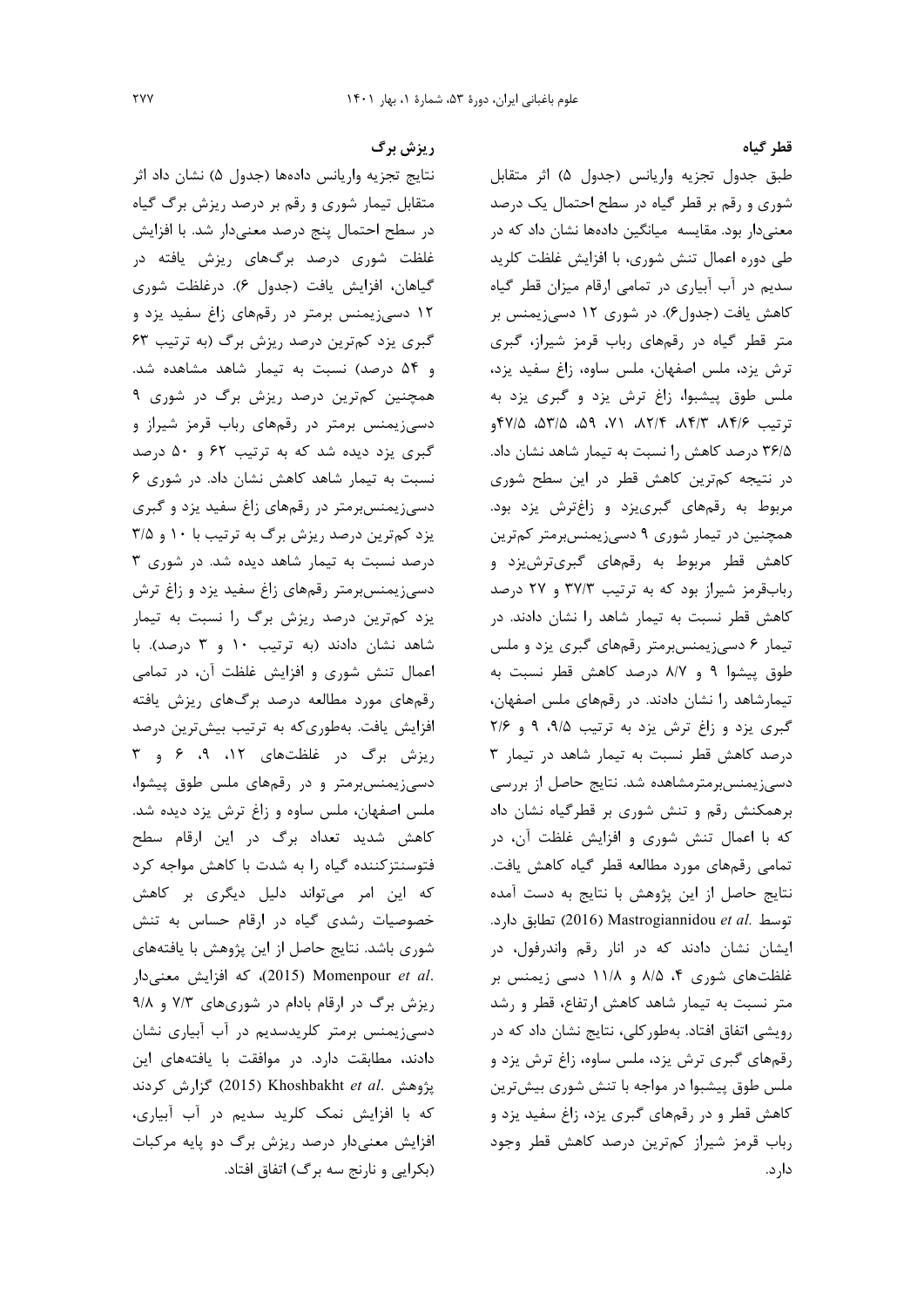وزن تر و خشک شاخساره اثر ساده شوری، رقم در سطح احتمال یک درصد بر وزن تر و خشک شاخساره معنیدار شد، اما اثر متقابل تیمار شوری و رقم بر وزن تر و خشک شاخساره معنیدار نشد (جدول ۵). با افزایش غلظت کلرید سدیم در آب آبیاری وزن تر و خشک شاخساره کاهش یافت (جدول ۷). بهطوری که وزن تر شاخساره در شوریهای ۶، ۹ و ١٢ دسی;یمنس بر متر بهترتیب ۲۹۰/۶۲، ۲۲۳/۷۵ و ١۶۵/٣٢ گرم بود که نسبت به شاهد به ترتیب ١٢/٨، ۳۲/۸ و ۵۰/۴ درصد کاهش نشان داد. در شوری ۳ دسی; یمنس برمتر وزن تر شاخساره ۳۸۸/۸۰ گرم بود که ١٤/٢درصد نسبت به گیاهان شاهد افزایش نشان داد. رقمهای گبری یزد، گبریترش یزد، ملس ساوه و زاغ سفیدیزد بهترتیب با میانگینهای ۳۵۴/۵۳، ۳۰۱/۳۳. ۲۸۶/۴۶ و ۲۸۱/۱۸ گرم بیشترین و رقمهای زاغ ترش یزد، ملس اصفهان و ملس طوق پیشوا به ترتیب با میانگینهای ۲۴۱/۹۳، ۲۴۸/۰۸ و ۲۵۳/۵۱ گرم کمترین وزن تر شاخساره را نشان دادند (جدول ۸).

وزن خشک شاخساره در شوریهای ۶، ۹ و ۱۲ دسیزیمنسبرمتر بهترتیب ۱۴۰/۲۴، ۱۱۳/۰۳ و ۱۱۶/۳۲ گرم بود که ۲۰/۲، ۳۵/۷ و ۵۰/۵ درصد نسبت به گیاهان شاهد کاهش داشت. همانند وزن تر، در شوری ۳ دسیزیمنسبرمتر وزن خشک شاخساره (۱۱/۵ درصد) نسبت به گیاهان شاهد افزایش یافت (جدول ۷). رقمهای گبری یزد، گبری ترش یزد، ملس ساوه و زاغ سفیدیزد بهترتیب با میانگینهای ١٧٢/٧٧. ۱۵۹/۸۳، ۱۴۶/۰۴ و ۱۴۲/۸۷ گرم بیشترین و رقمهای زاغ ترش یزد و ملس اصفهان به ترتیب با میانگینهای ۱۲۱/۴۵ و ۱۲۲/۴۴ گرم کمترین وزن خشک شاخساره را به خود اختصاص دادند (جدول ۸).

این نتایج حاکی از آن است که رقم گبری یزد و بعد از آن رقمهای گبری ترش یزد، ملس ساوه و زاغ سفید یزد در شرایط اعمال تنش شوری خصوصیات رشدی خود را بهتر حفظ کرده و تحمل آنها نسبت به تنش شوری از سایر رقمهای مورد بررسی بیشتر بوده است. با افزایش شوری، میزان آب سلولهای برگ كاهش مىيابد كه اين امر، كاهش سرعت طويل شدن و تقسیم شدن سلولها، کوچکترشدن اندازه برگها و

كاهش سطح آنها و در نتيجه كاهش وزن خشك برگ را به همراه دارد (Munns, 2002). نتايج حاصل از این پژوهش با نتایج دیگر محققین مبنی بر کاهش معنیدار وزن خشک اندامهای هوایی گیاه زیتون (ارقام میشن و زرد) با افزایش سطح شوری از ۴ به ١۶ Seilsepour et al., ) دسیزیمنس برمتر مطابقت دارد 2016). در موافقت با یافتههای این پژوهش، Shirdeli X Tahmasebi (2013) گزارش کردند که در شوری ۲ و ۴ دسی زیمنس بر متر افزایش وزن تر پاجوش انار اتفاق افتاد، درحالی که در شوریهای ۶، ۸ و ۱۰ دسیزیمنس بر متر کاهش معنیدار وزن تر پاجوش انار مشاهده گردید. همچنین محققین گزارش کردند كه در رقم انار ملس شيرين متحمل به نمك، با افزایش شوری سرعت رشد رویشی ابتدا افزایش و در سطوح بالاتر از آن كاهش يافت، اما در ارقام حساس به نمک، با افزایش شوری خصوصیات رشدی گیاهان ييوسته كاهش مي يابد (Munns & Tester, 2008). بنا به عقیده محققان گیاهان متحمل به شوری به ویژه گونههای دائمی، قابلیت بیشتری برای زنده ماندن و حفظ سرعت رشد در شرایط تنش شوری داشته و اختلاف رشد میتواند به عنوان یک شاخص تحمل به Ferreira-Silva et al., ) شوری در نظر گرفته شود 2008). در پژوهش حاضر در شوری ۳ دسی زیمنس بر متر وزن تر و خشک اندکی افزایش یافت اما پس از آن با افزایش سطح شوری آب آبیاری، هر دو پارامتر روند کاهش را در پیش گرفت.

# تعداد شاخه فرعي

اثر ساده شوری در سطح احتمال یک درصد و اثر ساده رقم در سطح احتمال پنج درصد بر تعداد شاخه فرعی معنیدار شد، اما اثر متقابل تیمار شوری و رقم بر افزایش تعداد شاخه فرعی معنیدار نشد (جدول ۵). تعداد شاخه فرعی با افزایش شوری کاهش یافت (جدول ۷). بهطوری که درتیمار شاهد و ۳ دسی; یمنس بر متر به ترتیب تعداد ۱/۷۵ و ۲ عدد شاخه اصلی و در تیمار ۱۲ دسی; یمنس برمتر تعداد ۱/۵۸ شاخه اصلی مشاهده شد. نتایج نشان داد که در تیمار ١٢ دسی زیمنس بر متر، نسبت به تیمار شاهد و ۳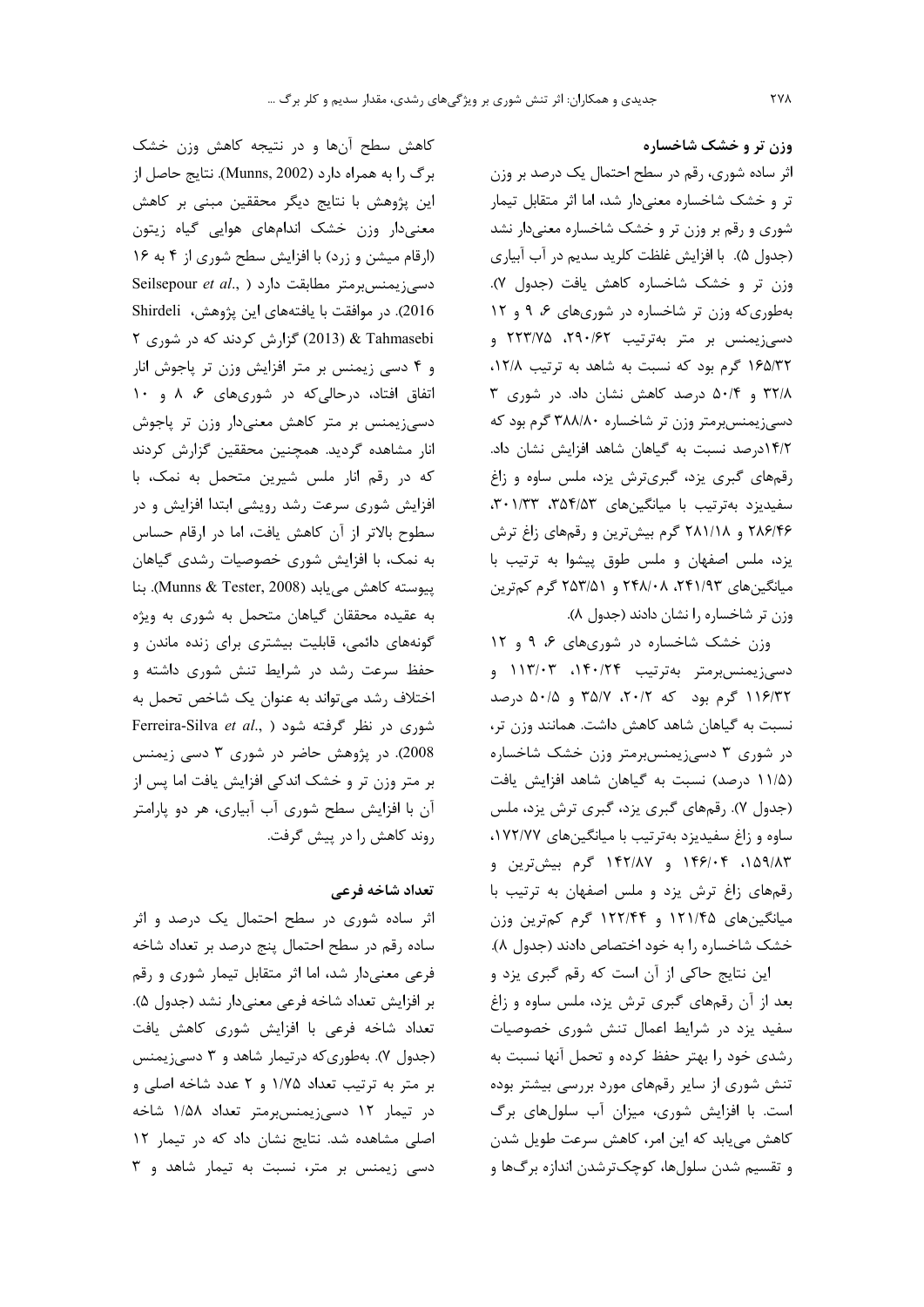دسی; یمنس برمتر به ترتیب ۹/۷ و ۲۱ درصد تعداد شاخه فرعی کاهش یافت (جدول ۷). تعداد شاخه فرعی در رقمهای ملس ساوه، رباب قرمر شیراز و گبری ترش یزد به ترتیب بیشترین و در رقمهای ملس طوق پیشوا و زاغ سفید یزد کمترین مقدار بود (جدول ٨). طبق نتايج افزايش غلظت كلريد سديم ابتدا باعث افزایش تعداد شاخه فرعی گردید، اما در شوریهای بالاتر تعداد آن را کاهش داد.

تحقیقات قبلی نشان داد که افزایش غلظت شوری، کاهش طول شاخه و رشد رویشی در انار رقم واندرفول .(ابه همراه داشت (Mastrogiannidou et al., 2016). همچنین گزارش شد بیشترین رشد رویشی شاخه انار در شوری ۶ دسی زیمنس بر متر اتفاق افتاد که از نظر آماری با شوری ۴ دیسی زیمنس بر متر تفاوت معنى دارى نداشت (Shirdeli & Tahmasebi, 2013). نتایج این پژوهش نشان داد که ارقام مختلف انار در شوریهای ۳ و ۶ دسی; یمنس بر متر خصوصیات رشدی خود را بهتر حفظ کرده و از قدرت رشدی بیش تری نسبت به شوریهای ۹ و ۱۲ دسی; یمنس،برمتر برخوردار بودند.

# شاخص کلروفیل برگ

نتايج تجزيه واريانس دادهها (جدول ۵) نشان داد اثر رقم و اثر متقابل تیمارهای شوری و رقم روی شاخص کلروفیل در پایان تنش در سطح احتمال یک درصد معنیدار شد در حالی که اثر تیمار شوری روی شاخص کلروفیل برگ در پایان تنش در سطح احتمال پنج درصد معنیدار شد. شاخص کلروفیل در پایان دوره تنش در شوری ۱۲ دسی; یمنس برمتر در رقمهای ملس ساوه، زاغ سفید یزد و ملس اصفهان به ترتیب ۴۸/۵۷، ۴۸/۵۷ و ۴۹/۴ بود که ۱۳/۴، ۸ و ۵/۳ درصد كاهش ,ا نسبت به تیمار شاهد نشان داد، درحالی كه در رقمهای زاغ ترش یزد و رباب قرمز شیراز به ترتیب ۵۷/۷ و ۵۱/۸۳ بود که ۱۰/۵ و ۶/۲ درصد نسبت به تیمار شاهد افزایش نشان داد. در شوری ۹ دسی; یمنس بر متر در رقمهای گبری ترش یزد، زاغ سفید یزد، ملس اصفهان، ملس ساوه و گبری یزد، شاخص کلروفیل برگ به ترتیب با میانگینهای ۴۲/۰۳، ۴۷/۲۲، ۴۷/۳۷، ۵۳/۴ و ۴۶/۳۷ دیده شد که ۰۱۶/۷، ۹/۲، ۹/۲، ۴/۷ و ۴/۲ درصد کاهش را نسبت به تیمار شاهد نشان داد.

جدول ۷. مقایسه میانگین اثر شوری بر برخی صفات رویشی قلمههای ریشه دار شده انار در منطقه اصفهان. Table 7. Mean comparison effect of salinity on some vegetative traits of pomegranate rooted cuttings of in Esfahan region

| -------           |                      |                                      |  |  |  |  |  |
|-------------------|----------------------|--------------------------------------|--|--|--|--|--|
| Branches number   | Shoot dry weight (g) | Shoots fresh weight (g)              |  |  |  |  |  |
| $75^{ab}$         | $175.80^{\circ}$     | $333.45^{ab}$                        |  |  |  |  |  |
| 2.0 <sup>a</sup>  | $198.59^{a}$         | 388.8ª                               |  |  |  |  |  |
|                   |                      | $290.62^{b}$                         |  |  |  |  |  |
| $1.91^{\rm ab}$   |                      | $223.75^{\circ}$                     |  |  |  |  |  |
| 1.58 <sup>b</sup> | $86.93^\circ$        | $165.32^{\rm d}$                     |  |  |  |  |  |
|                   | $2.04^{ab}$          | 140.24 <sup>b</sup><br>$113.03^{bc}$ |  |  |  |  |  |

حروف مشترک در هر ستون نشاندهنده نبود تفاوت معنیدار در سطح احتمال ۵ درصد میباشد.

Means within a column followed by the same letter are not significantly difference at  $p<0.05$ .

Table 8. Mean comparison intraction effect of salinity and cultivar on shoot dry and fresh weight of pomegranate rooted cuttings in Esfahan region.

| Cultivars           | Branches number   | Shoots dry weight<br>(g) | Shoots fresh weight<br>(g) |
|---------------------|-------------------|--------------------------|----------------------------|
| Zaqe-Sefid-Yazd     | $1.66^{\circ}$    | $142.87^{ab}$            | $281.18^{ab}$              |
| Malas-Toq-Pishva    | $1.53^{\circ}$    | $132.01^{ab}$            | $253.51^b$                 |
| Malas-Esfahan       | $2.00^{\rm a}$    | $122.44^{b}$             | $248.08^{b}$               |
| Zaq-Torsh-Yazd      | $1.73^a$          | $121.45^b$               | 241.93 <sup>b</sup>        |
| Gabry-Yazd          | 1.80 <sup>a</sup> | $172.77^{\circ}$         | $354.53^{\circ}$           |
| Malas-Saveh         | $2.20^{\circ}$    | $146.04^{ab}$            | $286.46^{ab}$              |
| Rabab-Oarmez-Shiraz | $2.20^{\circ}$    | $142.95^{ab}$            | $275.87^{b}$               |
| Gabry-Torosh-Yazd   | $2.06^{\circ}$    | $159.83^{ab}$            | $301.33^{ab}$              |

.<br>حروف مشترک در هر ستون نشاندهنده نبود تفاوت معنیدار در سطح احتمال ۵ درصد می باشد.

Means within a column followed by the same letter are not significantly difference at  $p<0.05$ .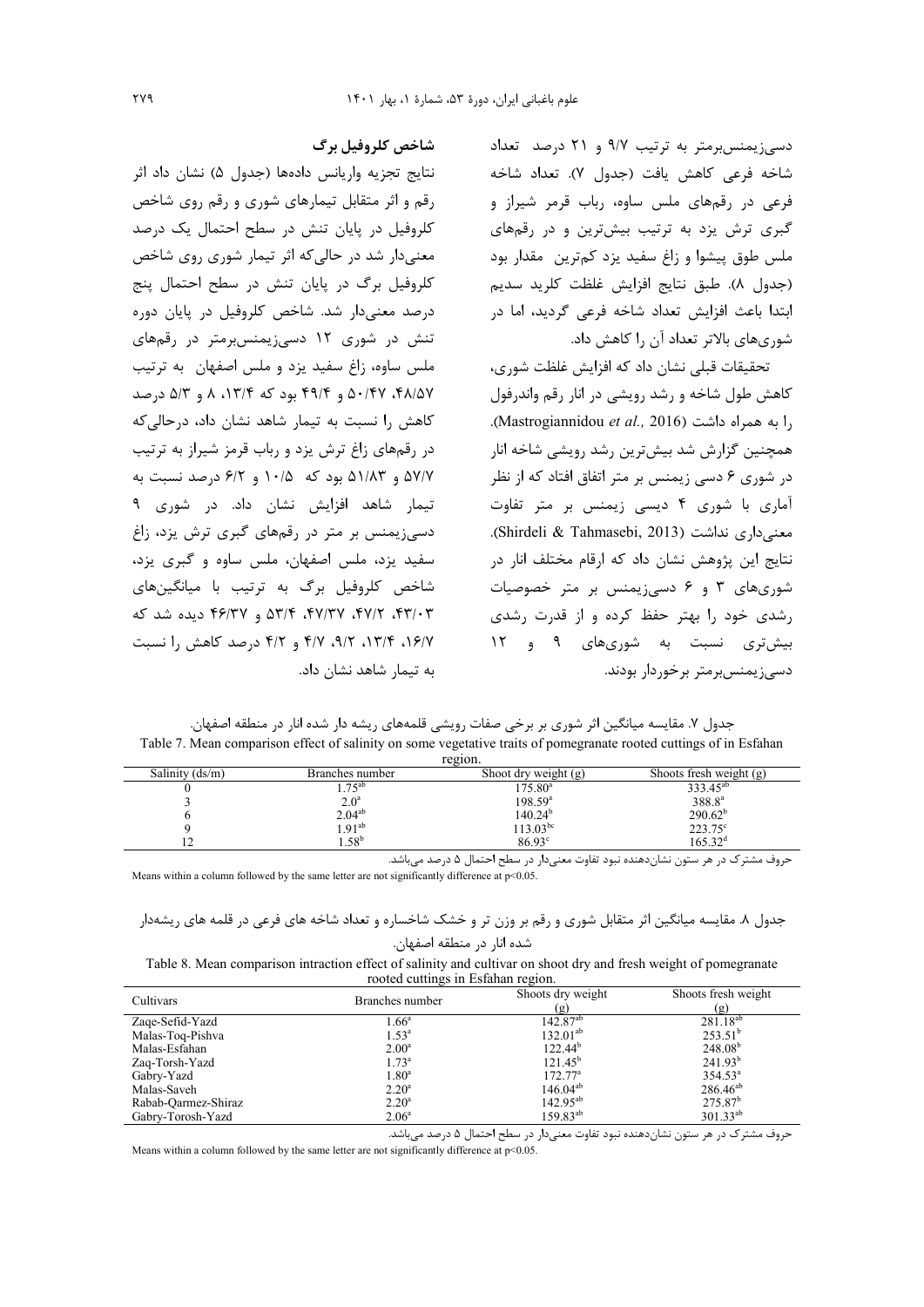شد. با افزایش کلرید سدیم در آب آبیاری درصد نکروز برگ درپایان تنش در بین رقمهای بررسی شده، افزایش یافت (جدول ۶). میزان نکروز برگ در پایان تنش شوری، در شوری ۱۲ دسی;زیمنس بر متر در رقمهای ملس ساوه، گبری یزد، گبری ترش یزد، ملس طوق پیشبوا، رباب قرمز شیراز، زاغ سفید یزد، زاغ ترش یزد، و ملس اصفهان به ترتیب ۶۶/۶، ۶۳، ۶۲، ۵۶/۵، ۴۳، ۴۰/۷، ۳۶/۳ و ۱۲ درصد افزایش را نسبت به تیمار شاهد نشان داد. رقمهای ملس ساوه، گبری ترش يزد، گبرى يزد، ملس طوق پيشبوا، زاغ ترش یزد، رباب قرمز شیراز، زاغ سفید یزد و ملس اصفهان در شوری ۹ دسی; یمنس بر متر به ترتیب ۶۵/۵، ۵۹، ۵۹، ۵۹، ۵۰، ۴۳، ۲۷ و ۲۴ درصد افزایش را نسبت به تیمار شاهد نشان دادند. در تیمار شوری ۶ دسی; یمنس بر متر رقمهای ملس ساوه، گیری یزد، گیری ترش یزد، رباب قرمز شيراز، ملس طوق پيشبوا، زاغ سفيد يزد، زاغ ترش یزد و ملس اصفهان به ترتیب ۶۲، ۵۹، ۵۵، ۴۱، ۳۲، ۳۶، ۲۴ و ۱۸ درصد افزایش را نسبت به تیمار شاهد داشتند. افزایش ۵۴، ۵۲، ۳۷، ۳۷، ۳۴و ۲۷ درصدی نسبت به تیمار شاهد به ترتیب در نکروز برگ رقمهای گبری یزد، ملس ساوه، گبری ترش یزد، ملس طوق پیشوا، رباب قرمز شیراز و زاغ سفید یزد در شوری ۳ دسیزیمنس برمتر اتفاق افتاد. در همین سطح شوری رقمهای زاغ ترش یزد و ملس اصفهان در شوری ۳ دسی زیمنس برمتر هیچ گونه افزایشی را در میزان نکروز برگ نسبت به شاهد نشان ندادند.

طبق نتايج حاصله با افزايش غلظت كلريدسديم در آب آبیاری، نکروز برگ در اواسط و پایان تنش افزایش يافت. اين نتايج با يافتههاي ديگر محققان، كه با افزايش غلظت شوری در آب آبیاری، نکروز برگ افزایش یافته مطابقت دارد (Momenpour et al., 2015). با افزايش سطح شوری نکروز برگ در رقمهای ملس اصفهان، زاغ ترش یزد، زاغ سفید یزد و رباب قرمز شیراز نسبت به سایر رقمها افزایش کمتری داشت.

# غلظت سديم و كلر برگ

نتايج تجزيه واريانس دادهها نشان داد اثر ساده شورى، رقم و اثر متقابل تیمارهای شوری و رقم در سطح

شاخص کلروفیل در این سطح شوری در رقمهای زاغ ترش یزد و رباب قرمز شیراز به ترتیب ۵۷/۳ و ۵۲/۲ بود که ۱۰ و ۷ درصد نسبت به تیمار شاهد افزایش داشت. شاخص کلروفیل در شوری ۶ دسیزیمنس بر متر در رقمهای ملس ساوه، رباب قرمز شیراز، زاغ سفید یزد و ملس طوق پیشوا به ترتیب ۴۹/۲۷، ۴۵/۵۳ و ۵۳/۱۳ بود که ۱۲، ۶/۲، ۳ و ۰/۳ درصد کاهش را نسبت به تیمار شاهد داشت و در رقم زاغ ترش یزد، ۵۶/۶ بود که معادل ۸/۸ درصد افزایش را نسبت به تیمار شاهد نشان داد. در شوری ۳ دسیزیمنس برمتر رقمهای ملس ساوه، ملس اصفهان، گبری ترش یزد، ملس طوق پیشبوا و زاغ سفید یزد به ترتيب ميانگين شاخص كلروفيلي برابر با ۵۰/۸، ۵۰/۲۷، ۵۰/۲۷، ۵۳، ۵۴/۳۳ را نشان دادند که ۹/۴، ٣/٧، ٣، ١/٤ و ١ درصد نسبت به تيمار شاهد كاهش داشتند. در رقمهای رباب قرمز شیراز، زاغ ترش یزد و گبری یزد، شاخص کلروفیل برابر با ۵۴/۶، ۵۵/۷ و ۵۲ بود که به ترتیب افزایش ١١، ٧/٣ و ٧ درصدی را نسبت به تیمار شاهد در پایان تنش نشان داد.

طبق نتايج بهدست آمده تحت شرايط تنش شوری، رقمهای ملس ساوه، زاغ سفید یزد، ملس اصفهان و ملس طوق پیشوا کمترین شاخص کلروفیل برگ و رقمهای زاغ ترش یزد، رباب قرمز شیراز، گبری یزد و گبری ترش یزد بیشترین شاخص کلروفیل برگ را در کلیه سطوح شوری نشان دادند. محققین گزارش کردند، گیاهانی که با کلرید سدیم ۴/۸ گرم در لیتر (۹/۸ دسیزیمنس بر متر) تیمار شده بودند کمترین میزان شاخص کلروفیل برگ در بادام را نشان دادند (Momenpour et al., 2015). در تنش شوری، اختلالاتي در جذب عناصري مثل منيزيم و آهن كه در ساخت کلروفیل نقش اساسی دارند، اتفاق می افتد و با كاهش جذب آنها سنتز كلروفيل و در نتيجه فتوسنتز گیاه کاهش می یابد (Munns, 2002).

# نکروز برگ در پایان دوره تنش شوری

نتايج تجزيه واريانس دادهها (جدول ۵) نشان داد كه اثر متقابل تیمارهای شوری و رقم روی نکروز برگ در سطح احتمال پنج درصد در پایان دوره تنش معنیدار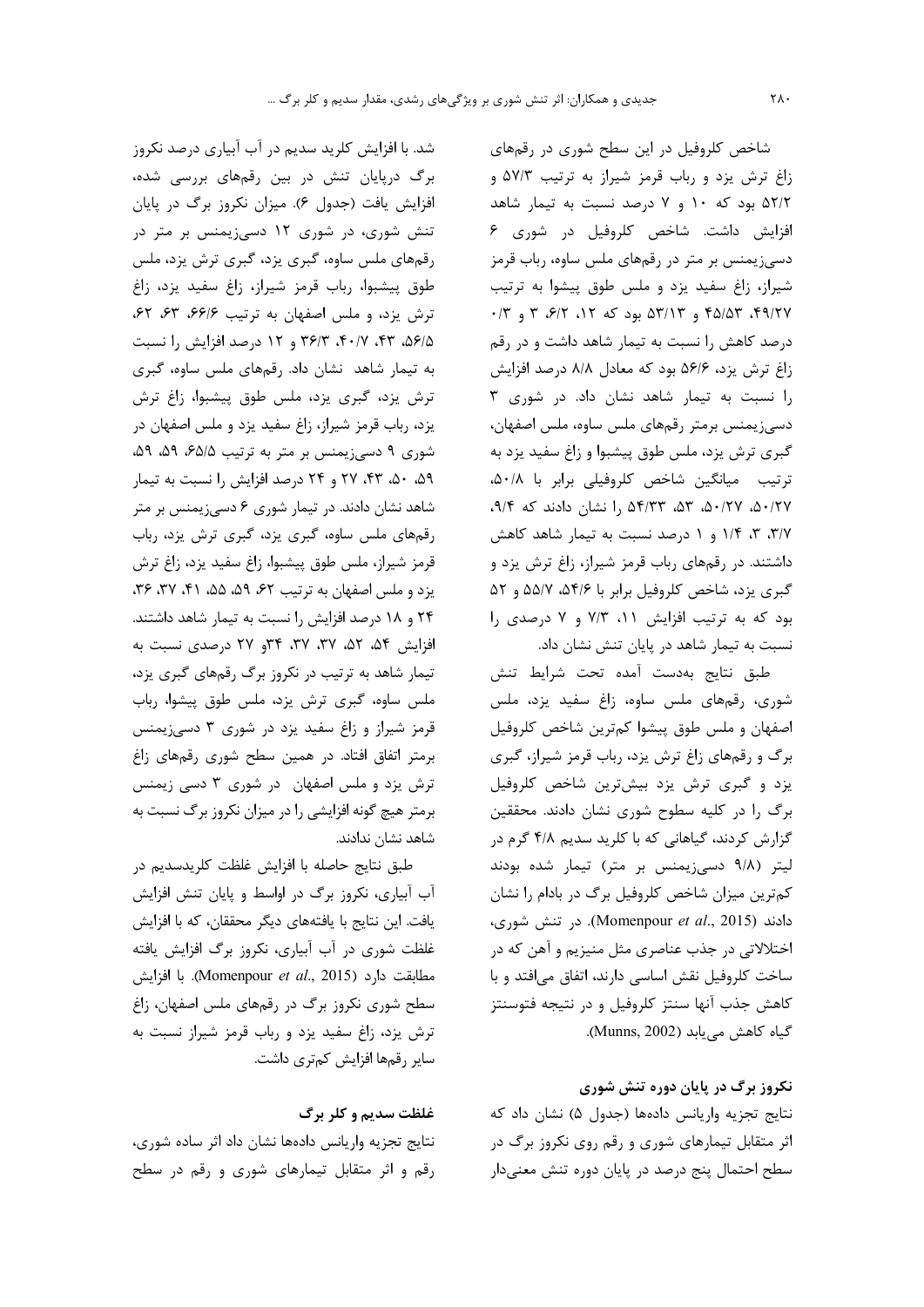Fernández, 2014; Munns, ) حساس متمايز مي شوند 2002). در این پژوهش رقمهای ملس طوق پیشبوا و زاغ سفید یزد کمترین غلظت سدیم و کلر برگ را در سطح شوری ١٢ دسی; یمنس برمتر نشان دادند.

جدول ۹. نتایج تجزیه واریانس اثر شوری و رقم بر میزان کلر و

سدیم برگ قلمههای ریشهدارشده انار در منطقه اصفهان. Table 9. Results of variance analysis effect of salinity and cultivar on leaf sodium and chlorine content of pomegranate rooted cuttings in Esfahan region.

|                                                                   | Mean of squares |             |                       |  |  |  |  |
|-------------------------------------------------------------------|-----------------|-------------|-----------------------|--|--|--|--|
| Source of variation                                               | df              | CI          | Na                    |  |  |  |  |
| <b>Block</b>                                                      | $\mathcal{D}$   | $289.19***$ | 1647.40 <sup>ns</sup> |  |  |  |  |
| Salinity                                                          |                 | 39749.2**   | 869023.46**           |  |  |  |  |
| Cultivar                                                          |                 | $605.8***$  | 11565.45**            |  |  |  |  |
| Salinity $\times$ Cultivars                                       |                 | 552.55**    | 11392.01**            |  |  |  |  |
| Eerorr                                                            | 30              | 60.53       | 603.956               |  |  |  |  |
| $C.V\%$                                                           |                 | 16.8        | 17.6                  |  |  |  |  |
| *» ** و ns به ترتیب تفاوت معنیدار در سطح احتمال ۵ و ۱ درصد و نبود |                 |             |                       |  |  |  |  |

تفاوت معنىدار.

\*, \*\*, ns: Significantly difference at 5 and 1% of probability level and non-significantly difference, respectively.

جدول ۱۰. مقایسه میانگین اثر شوری و رقم بر میزان سدیم و کلر برگ در قلمههای ریشهدار شده انار در منطقه اصفهان.

Table 10. Mean comparison interaction effect of salinity and cultivar on leaf sodium and chlorine content of pomegranate rooted cuttings in Esfahan region.

| Cultivars           | Salinity | Na                  | C1                   |
|---------------------|----------|---------------------|----------------------|
|                     | (ds/m)   | $(mg\$ {kg})        | $(mg\$ {kg})         |
| Zaqe-Sefid-Yazd     | 0        | $4.85^\circ$        | 18.12 <sup>f</sup>   |
|                     | 12       | 198.88 <sup>c</sup> | 59.82 <sup>df</sup>  |
| Malas-Toq-Pishva    | 0        | $3.73^{\circ}$      | 15.07 <sup>f</sup>   |
|                     | 12       | 141.49 <sup>d</sup> | $46.72^{\circ}$      |
| Malas-Esfahan       | 0        | $3.37^{\circ}$      | $17.61$ <sup>f</sup> |
|                     | 12       | $235.36^{\circ}$    | 68.30 <sup>cd</sup>  |
|                     | 0        | 4.37 <sup>e</sup>   | 17.20 <sup>f</sup>   |
| Zaq-Torsh-Yazd      | 12       | $292.72^{b}$        | $75.91^{bc}$         |
|                     | 0        | 3.99 <sup>e</sup>   | 17.30 <sup>f</sup>   |
| Gabry-Yazd          | 12       | $323.15^{b}$        | $78.44^{bc}$         |
| Malas-Saveh         | 0        | 3.97 <sup>e</sup>   | 16.24 <sup>f</sup>   |
|                     | 12       | $418.50^{a}$        | $112.85^a$           |
|                     | $\theta$ | $3.73^{\circ}$      | $16.88^{f}$          |
| Rabab-Oarmez-Shiraz | 12       | $240.43^{\circ}$    | 71.49 <sup>cd</sup>  |
|                     | $\theta$ | $7.24^{\circ}$      | $21.67$ <sup>f</sup> |
| Gabry-Torosh-Yazd   | 12       | 337.95 <sup>b</sup> | 78.01 <sup>b</sup>   |

حروف مشترک در هر ستون نشاندهنده نبود تفاوت معنىدار در سطح احتمال ۵ درصد میباشد.

Means within a column followed by the same letter are not significantly difference at p<0.05.

#### نتىجەگىرى كلى

با اعمال تنش شوري و افزايش غلظت آن در آب آبياري، شاخصهای رشد رویشی نهالهای انار شامل ارتفاع و قطر گیاه، وزن تر و خشک شاخساره، تعداد شاخههای اصلي و فرعي، طول شاخه فرعي و شاخص كلروفيل برگ احتمال یک درصد بر مقدار سدیم و کلر برگ معنیدار شد (جدول ۹). بیشترین غلظت کلر برگ در شوری ١٢ دسی; یمنس برمتر در رقمهای ملس ساوه، گبری ترش یزد و گبری یزد بهترتیب با میانگینهای ۱۱۲/۸۵، ۸۷/۰۱ و ۷۸/۴۴ میلیگرم در کیلوگرم مشاهده شد (جدول ۱۰). کمترین غلظت کلر برگ نیز در شوری ۱۲ دسیزیمنس بر متر در رقمهای ملس طوق پیشوا و زاغ سفید یزد بهترتیب با میانگینهای ۴۶/۷۲ و ۵۹/۸۲ میلی گرم در کیلوگرم مشاهده شد. در همین سطح شوری بیشترین میزان سدیم برگ در رقمهای ملس ساوه، گبری ترش یزد و گبری یزد بهترتیب با میانگینهای ۴۱۸/۵۰، ۳۳۷/۹۵ و ۳۲۳/۱۵ میلی گرم در کیلوگرم را داشت. رقمهای ملس طوق پیشبوا و زاغ سفید یزد در شوری ۱۲ دسی; یمنس بر متر بهترتیب با میانگینهای ۱۴۱/۴۹ و ۱۹۸/۸۸ میلی گرم در کیلوگرم کمترین غلظت سدیم برگ را نشان دادند. با افزایش غلظت شوری، تجمع پونهای کلر و سديم در برگ ارقام انار افزايش يافت، ولي تجمع این یونها در برگ رقمهای ملس طوق پیشوا و زاغ سفید یزد در سطح شوری ۱۲ دسی; یمنس برمتر در مقايسه با ساير ارقام كمتر بوده است.

این نتایج با یافتههای دیگر محققان که تجمع یونهای کلر و سدیم برگ در انار با افزایش غلظت کلریدسدیم در آب آبیاری مشاهده کردند، مطابقت Mastrogiannidou et al., 2016; Karimi & ) دارد Hasanpour, 2014). در زيتون نيز تجمع يون سديم در ریشهها و مهار انتقال سدیم به برگها به عنوان سازوکار مؤثر برای غلبه بر شوری در محیط خاک شناخته شده است (Chartzoulakis, 2005). محققین گزارش کردند که در رقمهای حساس به شوری انجیر در سطوح بالای شوری، سدیم به بخش هوایی منتقل و در برگها تجمع و موجب بروز نشانههای سمیت می شود (Zarei *et al*., 2016). تفاوتهای ژنتیکی بین گونهها و رقمها در محدود کردن جذب سدیم و کلر از خاک، یا کاهش انتقال یون به آوند چوبی، عامل مهمی در کاهش تجمع آن یونها در برگ است ( & Munns Tester, 2008). گیاهان متحمل به شوری با انتقال دادن کمتر سدیم و کلر به بخش هوایی از گیاهان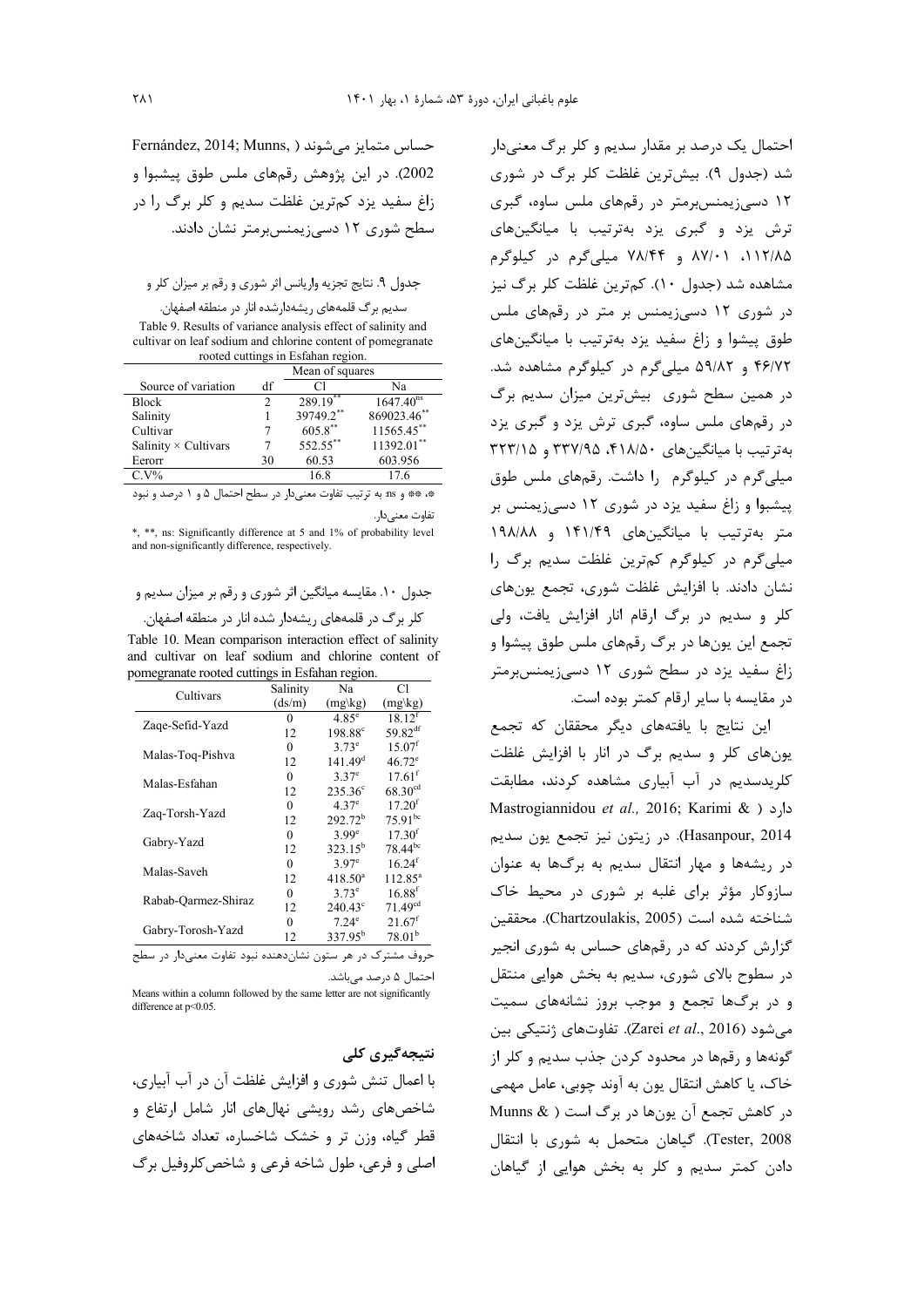بهطور کلی رقمهای گبری یزد و زاغ سفید یزد تحمل بیشتری به سطوح مختلف شوری نشان دادند. این رقمها به خوبی توانستند تا شوری ۳ و ۶ دسیزیمنس برمتر را تحمل و کاهش رشد رویشی کمی را نشان دهند. رقم ملس اصفهان تحمل کمتری به سطوح مختلف شوری در مقايسه با ساير ارقام مطالعه شده انار نشان داد.

در اواسط و پایان تنش در تمام رقمهای مطالعه شده، كاهش يافتند، در مقابل ميزان نكروز برگ در اواسط و پایان تنش، تعداد ریزش برگ و نیز تجمع یونهای کلر و سدیم برگ افزایش یافتند. درصد کاهش ویژگیهای رویشی و همینطور میزان نکروز برگ، و تجمع عناصر سدیم و کلر برگ بطور معنے داری وابسته به رقم انار بود.

### **REFERECNES**

- 1. Ahmad, M.S., Ashraf, M. & Ali, Q. (2010). Soil salinity as a selection pressure is a key determinant for the evolutionof salt tolerance in blue panic grass (*Panicum antidotale* Retz.). *Flora,* 205, 37-45.
- 2. Allakhverdiev, S.I., Sakamoto, A., Nishiyama, Y., Inaba, M. & Murata, N. (2000). Ionic and osmotic effects of NaCl-inactivation of photosystems I and II in *Synechococcus spp. Journal of Plant Physiology*, 123, 1047-1056.
- 3. Anonymous. (2013). *Land survey studies and the strategic document of development of Isfahan province.* Environmental Assessment of Territory. 672 pages. Esfahan. (in Farsi).
- 4. Anonymous. Ministry of Energy. (2015). Office of planning for water and water resources of the ministry of energy. Iran Water Statistical Yearbook 2011-2012 from http://www.moe.gov.ir. (in Farsi)
- 5. Ashraf, M. & Harris, P.J.C. (2005). *Abiotic stresses: Plant resistance through breeding and molecular approaches*. Haworth Press, New York.
- 6. Chartzoulakis, K. (2005). Salinity and olive: growth, salt tolerance, photosynthesis and yield. *Agricultural Water Manage*ment, 78, 108-121.
- 7. Doulati Baneh, H. (2016). Salinity effects on plant tissue nutritional status as well as growth and physiological factors in some cultivars and interspecies hybrids of grape*. Iranian Journal of Horticultural Science*, 47(1), 33- 44. (in Farsi).
- 8. El-Agamy, S.Z., Mostafa, R.A.A., Shaaban, M.M. & El-Mahdy, M.T. (2010). *In vitro* salt and drought tolerance of Manfalouty and Nab El-gamal pomegranate cultivars. *Australian Journal of Basic and Applied Sciences*, 4 (6), 1076-1082.
- 9. El-Khawaga, A., Zaeneldeen, S.E.M. & Youssef, M.A. (2013). Comparative responses of three pomegranates (*Punica granatum* L.) varieties to salinity*.* In: Proceedings of *Basic and Applied Sciences*. 454-469.
- 10. Fernández, J. (2014). Understanding olive adaptation to abiotic stresses as a tool to increase crop performance. *Environmental and Experimental Botany,* 103, 158-179.
- 11. Ferreira-Silva, S.L., Silveira, J., Voigt, E., Soares, L. & Viegas, R. (2008). Changes in physiological indicators associated with salt tolerance in two contrasting cashew rootstocks*. Brazilian Journal of Plant Physiology*, 20(1), 51-59.
- 12. Jafari R. & Bakhshandehmehr L. (2014). Analyzing the spatial variations of ground water salinity and alkalinity in Isfahan province using geostatistics. *Journal of Water and Soil Science*, 18(68), 183- 195. (in Farsi).
- 13. Kafi, M. & Khan, M.A. (2008). *Crop and forage production using saline waters*. Daya Publishers, New Delhi, India*.* (in Farsi)
- 14. Karimi, H. R. & Hasanpour, Z. (2014). Effects of salinity and water stress on growth and macro nutrients concentration of pomegranate (*Punica granatum* L.). *Journal of Plant Nutrition*, 37, 1937-1951.
- 15. Khan, M.A. (2001). Experimental assessment of salinity tolerance of *Ceriops tagal* seedlings and saplings from the Indus delta, Pakistan. *Aquatic Botany*, 70, 259-268.
- 16. Khoshbakht, D., Mirzaei, M. & Ramin, A.A. (2015). Effects of salinity stress on gas exchange, Growth, and nutrient concentrations of two citrus rootstocks. *Journal of Crop Production and Processing*, 4 (14), 35-47. (in Farsi).
- 17. Koyro, H.W., Hussain, T., Huchzermeyer, B. & Ajmal Khan, M. (2013). Photosynthetic and growth responses of a perennial halophytic grass Panicum turgidum to increasing NaCl concentrations. *Environmental and Experimental Botany*, 91, 22e29.
- 18. Leshm, O., Galeshi, S. & McKerry, B. (2011). *Stress and its management in plants*. Gorgan University of Agricultural Sciences and Natural Resources. (in Farsi)
- 19. Mahmoodi, F., Jafari, R., Karimzadeh, H.R. & Ramezani, N. (2015). Soil salinity mapping using satellite TM and field data in Southeastern Isfahan. *Journal of Water and Soil Science*, 19 (71), 31- 45. (in Farsi).